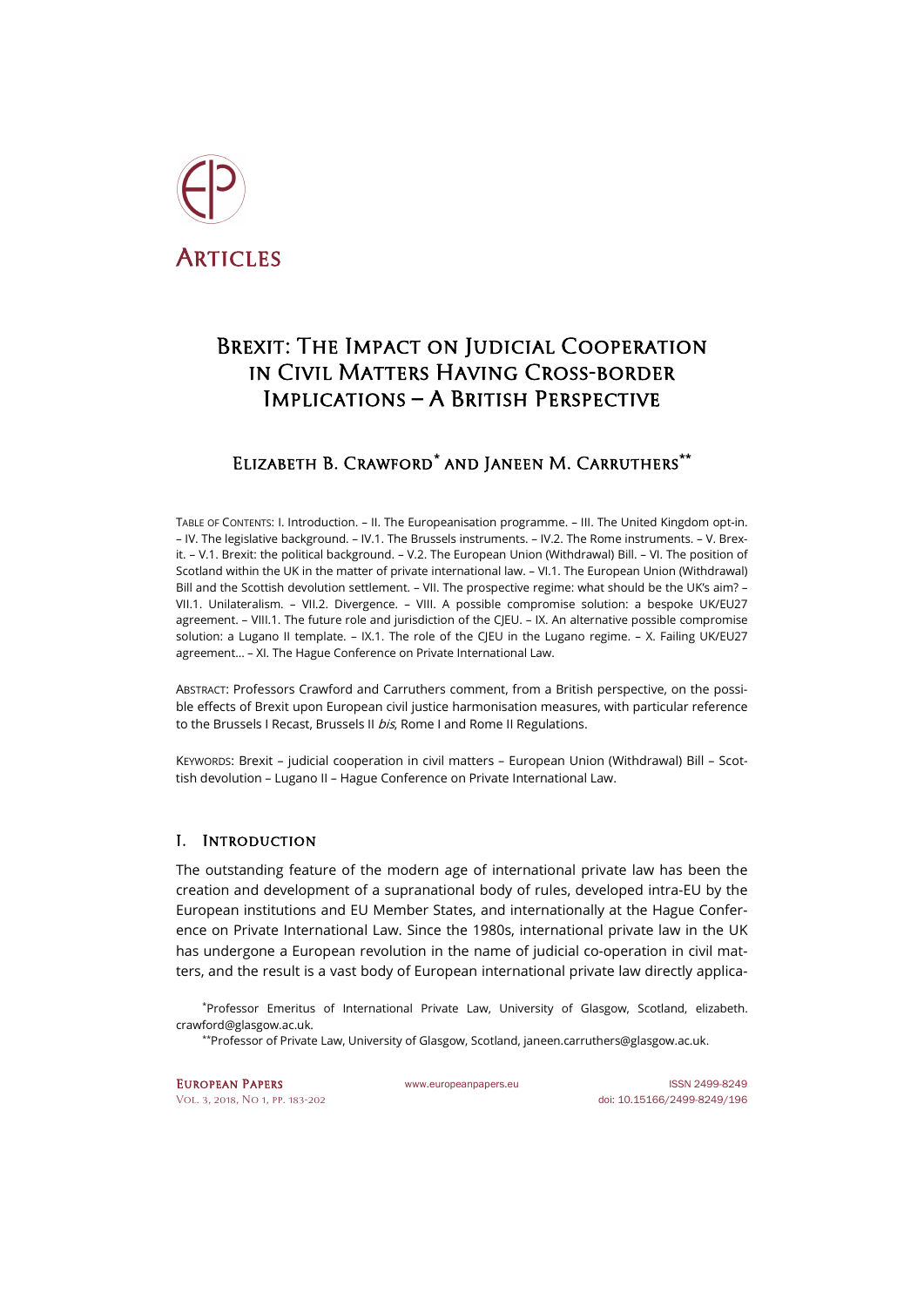ble in the UK, $1$  as well as in the other 27 Member States. As the UK prepares to withdraw from the European Union, this area of international private law must be scrutinised to ascertain what is to happen on Brexit Day and thereafter.[2](#page-1-1)

#### II. The Europeanisation programme

The EU, in its Justice and Home Affairs portfolio, has delivered an ambitious and wideranging programme of harmonisation of laws, with the aim of creating an "Area of Freedom, Security and Justice". The central policy has been the removal of barriers to the free movement of persons, goods, services and capital. The legal basis for the development of this area is founded upon the Treaty of Lisbon. Measures in the field of judicial co-operation in civil matters having cross-border implications are authorised by Art. 81, "particularly when necessary for the proper functioning of the internal market".<sup>[3](#page-1-2)</sup>

The Lisbon Treaty, which is shorthand for two treaties, viz. the TFEU<sup>[4](#page-1-3)</sup> and TEU came into force on 1 December 2009, and as a consequence the EU's competence to propose legislation in the field of civil justice was consolidated under Title V of the TFEU, concerning the EU "Area of Freedom, Security and Justice". The TFEU provision on judicial co-operation in civil matters is contained in Art. 81, viz.:

"1. The Union shall develop judicial cooperation in civil matters having cross-border implications, based on the principle of mutual recognition of judgments and of decisions in extrajudicial cases. Such cooperation may include the adoption of measures for the approximation of the laws and regulations of the Member States.

2. For the purposes of paragraph 1, the European Parliament and the Council, acting in accordance with the ordinary legislative procedure, shall adopt measures, particularly when necessary for the proper functioning of the internal market, aimed at ensuring:

(a) the mutual recognition and enforcement between Member States of judgments and of decisions in extrajudicial cases;

(b) the cross-border service of judicial and extrajudicial documents;

(c) the compatibility of the rules applicable in the Member States concerning conflict of laws and of jurisdiction;

(d) co-operation in the taking of evidence;

<sup>1</sup> Subject to the UK opt-in, discussed in section III, below.

<span id="page-1-1"></span><span id="page-1-0"></span> $2$  This Article is drawn from, and develops themes, treated in J.M. CARRUTHERS, Brexit - The Implications for Civil and Commercial Jurisdiction and Judgment Enforcement, in Scots Law Times (News), 2017, p. 105; and in J.M. CARRUTHERS, E.B. CRAWFORD, Divorcing Europe: Reflections from a Scottish Perspective on the Implications of Brexit for Cross-border Divorce Proceedings, in Child and Family Law Quarterly, 2017, p. 233. See also generally E.B. CRAWFORD, J.M. CARRUTHERS, International Private Law: A Scots Perspective, Edinburgh: W. Green, 2015.

<span id="page-1-2"></span><sup>3</sup> Note the change of wording from Treaty of Amsterdam, Art. 65, which had a stricter test, namely, "insofar as necessary for the proper functioning of the internal market".

<span id="page-1-3"></span><sup>4</sup> Which amends and replaces the previous Treaty (of Amsterdam) establishing the European Community (TEC).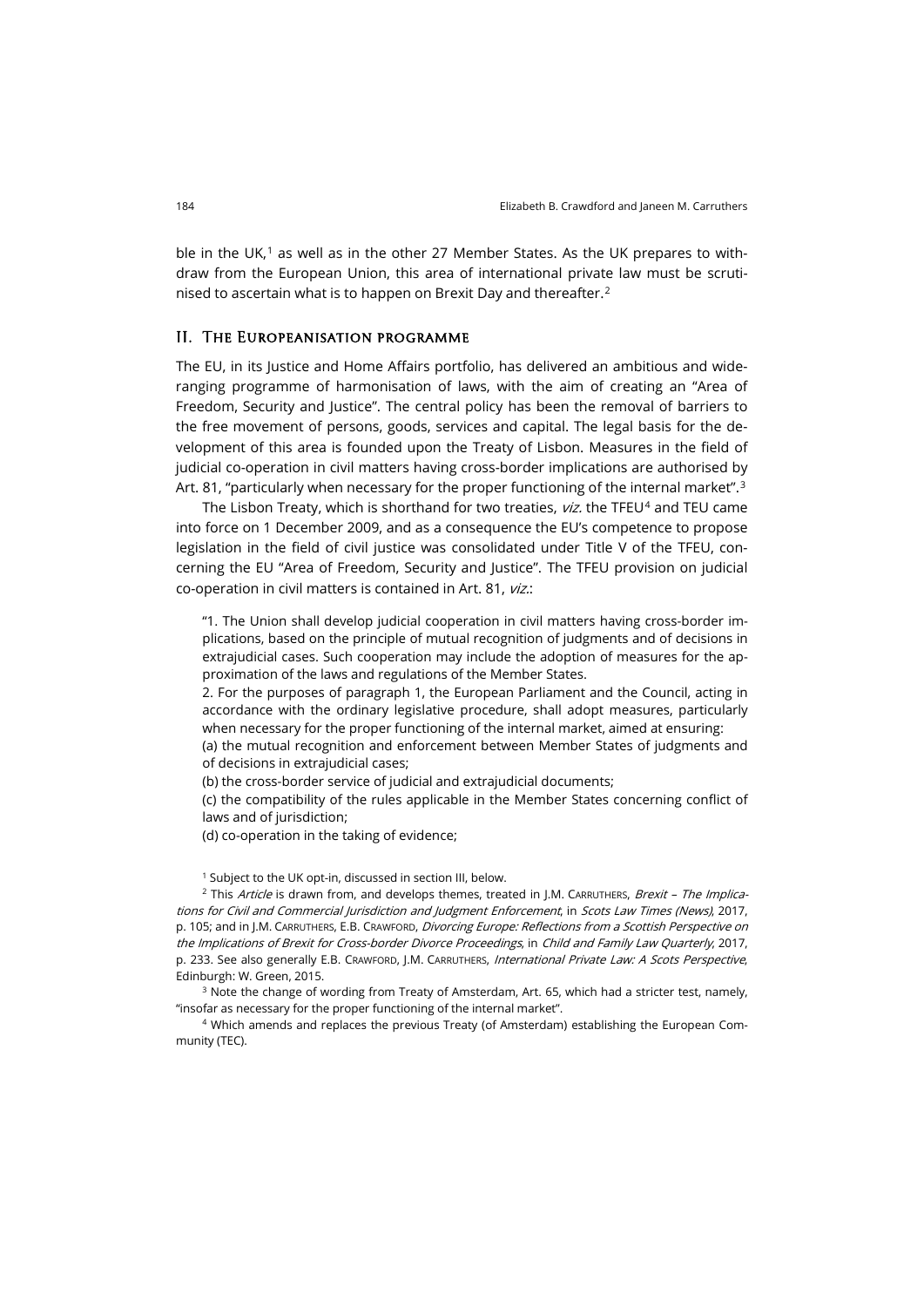(e) effective access to justice;

(f) the elimination of obstacles to the proper functioning of civil proceedings, if necessary by promoting the compatibility of the rules on civil procedure applicable in the Member States; (g) the development of alternative methods of dispute settlement;

(h) support for the training of the judiciary and judicial staff.

3. Notwithstanding paragraph 2, measures concerning family law with cross-border implications shall be established by the Council, acting in accordance with a special legislative procedure. The Council shall act unanimously after consulting the European Parliament. The Council, on a proposal from the Commission, may adopt a decision determining those aspects of family law with cross-border implications which may be the subject of acts adopted by the ordinary legislative procedure. The Council shall act unanimously after consulting the European Parliament. The proposal referred to in the second subparagraph shall be notified to the national Parliaments. If a national Parliament makes known its opposition within six months of the date of such notification, the decision shall not be adopted. In the absence of opposition, the Council may adopt the decision".

## III. The United Kingdom opt-in

Under the Lisbon Treaty, by virtue of Protocol no. 21 on the position of the UK and Ireland in respect of the area of freedom, security and justice, $5$  the UK enjoys a right not to participate in EU justice and home affairs measures. The UK secured this position in or-der to maintain its border controls and to protect its common law system.<sup>[6](#page-2-1)</sup>

In terms of Protocol no. 21, the default position for the UK and Ireland is one of optout of proposed measures pursuant to Title V of Part Three of the TFEU, but Art. 3 permits the UK or Ireland to notify the President of the Council, within three months after a proposal or initiative has been presented pursuant to Title V of Part Three, that it wishes to take part in the adoption and application of any such proposed measure, whereupon it shall be entitled to do so. The Protocol means that when the European Commission proposes legislation founded on a legal base or competence under Title V of the TFEU, $7$  the UK does not participate in it unless it chooses to exercise its right to opt in.

<span id="page-2-0"></span><sup>5</sup> Protocol no. 21 on the position of the UK and Ireland in respect of the area of freedom, security and justice (Protocol no. 21). Prior to the Treaty of Lisbon the opt-in was provided by Protocol no. 4 on the position of the UK and Ireland. See also Protocol no. 22 on the position of Denmark (ex-Protocol no. 5 on the position of Denmark), in terms of which Denmark shall not take part in the adoption of proposed measures pursuant to Title V of the TFEU.

<span id="page-2-1"></span><sup>6</sup> HM Government, Review of the Balance of Competences between the United Kingdom and the European Union, in Civil Judicial Cooperation, February 2014, para. 1.17.

<span id="page-2-2"></span> $7$  Interpretation of the legal basis of the opt-in has been controversial, in respect of which, see House of Lords, European Union Committee, 9<sup>th</sup> Report of Session 2014-15, The UK's Opt-in Protocol: Implications of the Government's Approach, March 2015. The House of Lords Committee view is that a Title V legal base is required before the opt-in can be triggered. The UK Government position, however, is that the opt-in Protocol applies whenever, in its view, an EU measure contains JHA content, in addition to when a Title V legal base is formally cited (chapter 1, para. 7).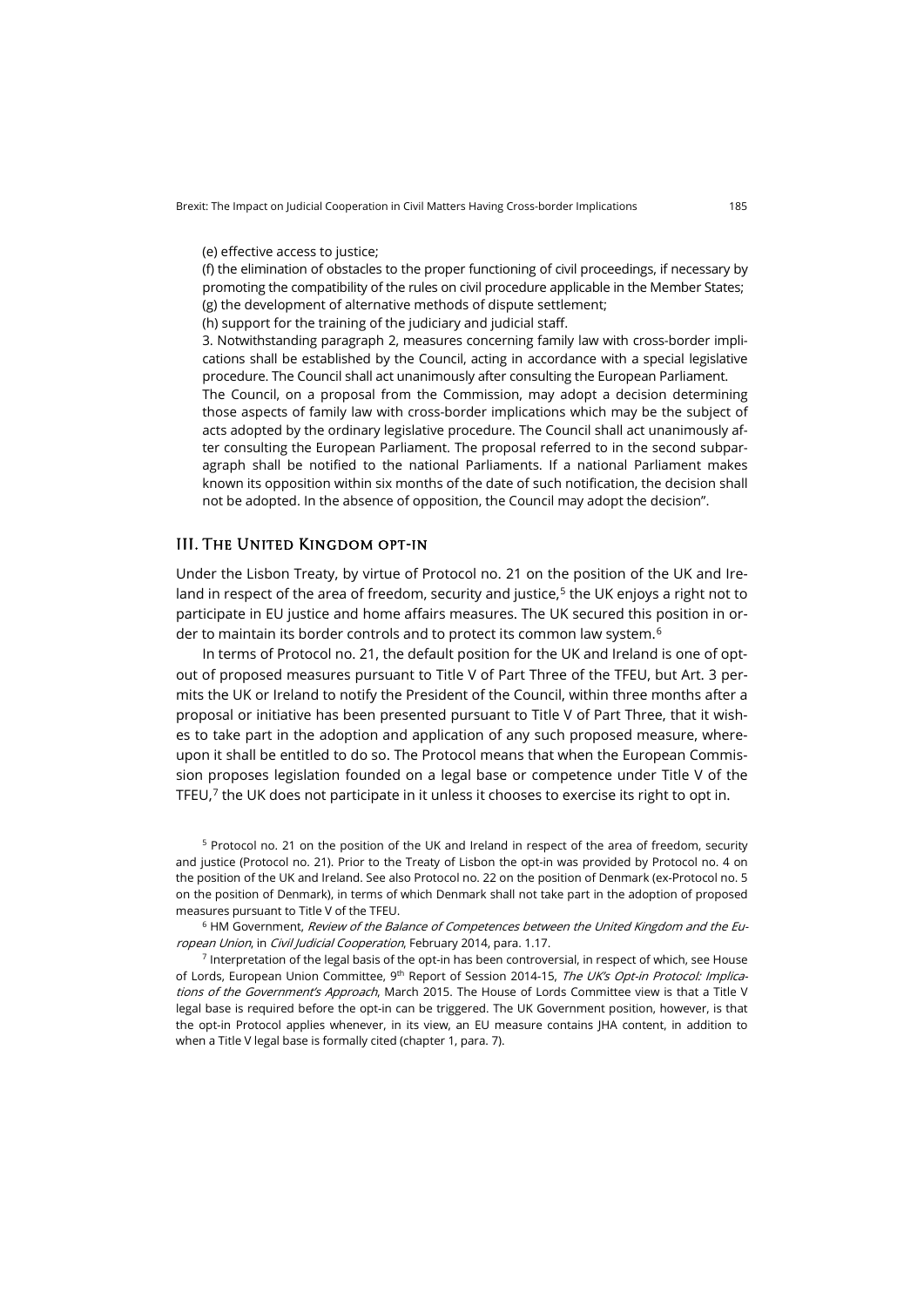The opt-in enjoyed by the UK<sup>[8](#page-3-0)</sup> and Ireland, coupled with the Danish opt-out,<sup>[9](#page-3-1)</sup> means that, especially in cases where the UK and/or Ireland declines to opt in, there has emerged, in the private law subject area in question, a twin-track Europe. While British and Irish interests are thought to be protected by their default opt-out position, from the point of view of other Member States which do not enjoy the benefit of an automatic opt-out, failure by the UK and/or Ireland to opt in risks defeating the goal of a common European area of justice. Additionally, the EU rolling stock can diverge – or, as some prefer to say, proceed at different speeds – by virtue of enhanced cooperation procedure, which allows "participating Member States" to work towards a closer degree of integration and/or approximation of laws, as permitted by Title IV of the TEU.

The UK opted in to the major advances in the international private law harmonisation programme in the matters of civil and commercial jurisdiction and applicable law, but when the programme ventured into private law fields in respect of which, from the common law UK perspective, there was no perceived advantage in participating, the UK refrained from opting in. The UK exercised the right not to opt in to measures including Rome III,<sup>[10](#page-3-2)</sup> the Wills and Succession Regulation,<sup>[11](#page-3-3)</sup> the Regulation Establishing the Justice Programme (2014-2020),<sup>[12](#page-3-4)</sup> the Matrimonial Property Regulation,<sup>[13](#page-3-5)</sup> and the Registered Partnership Property Regulation.[14](#page-3-6)

While the implications and complications of this twin-track area of freedom, security and justice have been viewed as significant in the narrative of the Europeanisation of private international law rules, they have been eclipsed by the Brexit agenda.

<span id="page-3-0"></span><sup>8</sup> The privilege of discretionary opt-in to proposed instruments per Protocol no. 21 is one extended not to individual legal systems of the UK, but rather to the UK as a whole, as the EU Member State.

<sup>9</sup> Protocol no. 22 on the position of Denmark, cit.

<span id="page-3-2"></span><span id="page-3-1"></span><sup>10</sup> Regulation (EU) 1259/2010 of the Council of 20 December 2010 implementing enhanced cooperation in the law applicable to divorce and legal separation.

<span id="page-3-3"></span><sup>11</sup> Regulation (EU) 650/2012 of the European Parliament and of the Council of 4 July 2012 on jurisdiction, applicable law, recognition and enforcement of decisions and acceptance and enforcement of authentic instruments in matters of succession and on the creation of a European Certificate of Succession.

<span id="page-3-4"></span> $12$  Regulation (EU) 1382/2013 of the European Parliament and of the Council of 17 December 2013 establishing a Justice Programme for the period 2014 to 2020.

<span id="page-3-5"></span> $13$  Regulation (EU) 2016/1103 of the Council of 24 June 2016 implementing enhanced cooperation in the area of jurisdiction, applicable law and the recognition and enforcement of decisions in matters of matrimonial property regimes.

<span id="page-3-6"></span><sup>14</sup> Regulation (EU) 2016/1104 of the Council of 24 June 2016 implementing enhanced cooperation in the area of jurisdiction, applicable law and the recognition and enforcement of decisions in matters of the property consequences of registered partnerships.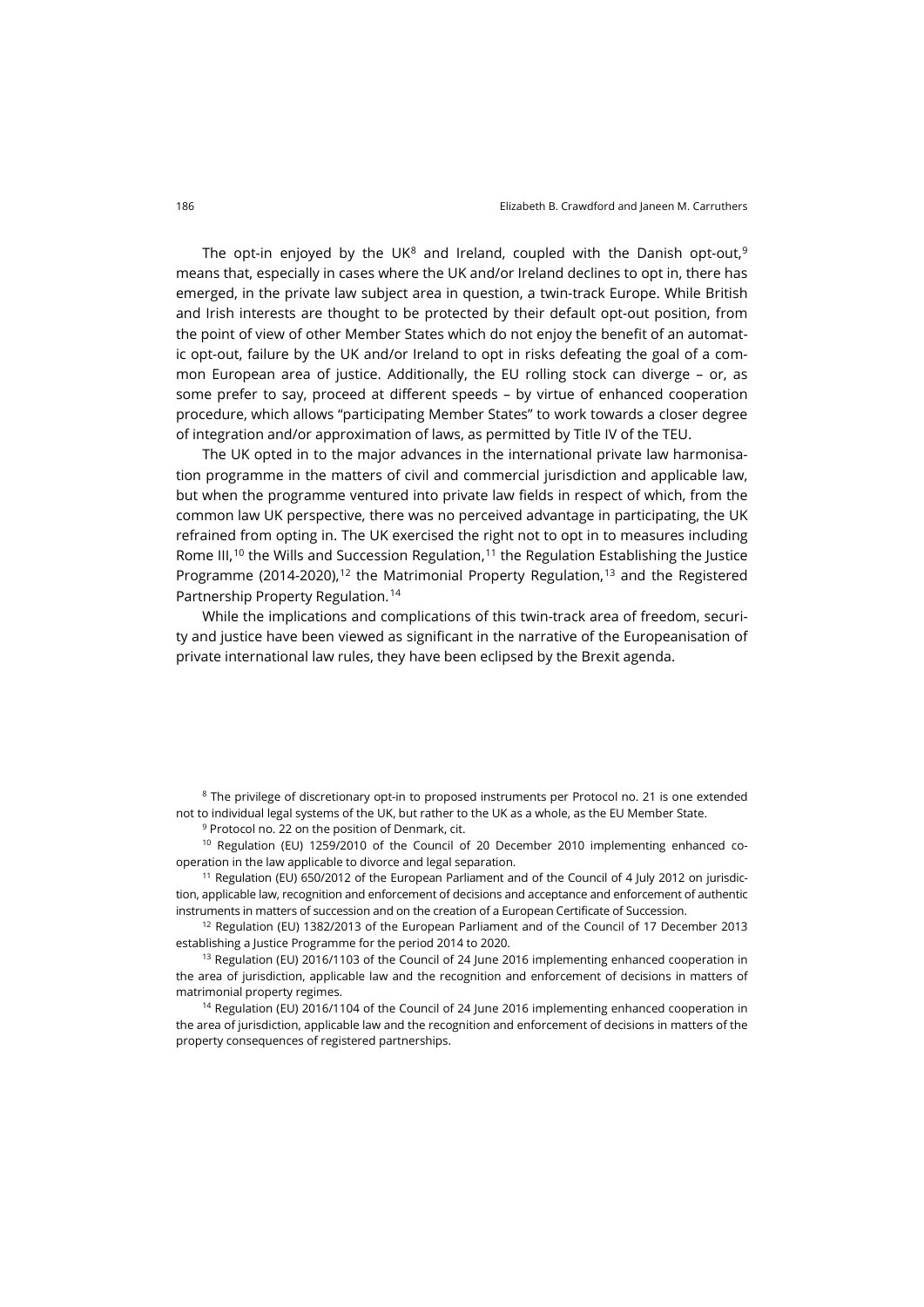## IV. The legislative background

#### iv.1. The Brussels instruments

The UK, in common with other EU Member States, currently applies the Brussels I Recast regulation on jurisdiction and the enforcement of judgments in civil and commercial matters[15](#page-4-0) ("Brussels I Recast"). The principle of mutual recognition of judgments, founded upon agreement as to acceptable grounds of jurisdiction within the EU, has been the cornerstone of judicial co-operation in civil matters since the 1968 Brussels Convention on jurisdiction and the enforcement of judgments in civil and commercial matters. Under the Brussels regime, common rules of jurisdiction are applied across European Member State courts and a wide range of judgments (not just money judgments) from one European Member State is enforceable in all Member States, subject to limited grounds to refuse enforcement, relatively strictly applied. The Brussels regime was created to support the single market in Europe. Although the typical situation is one concerning European parties litigating *inter se*, the regime applies regardless of where parties come from, assuming there are assets situated in one or more EU Member States out of which an EU Member State judgment may be satisfied.

<span id="page-4-6"></span>Following the Brussels family, there are important procedural law instruments, such as Regulation 1206/2001 on co-operation between the courts of the Member States in the taking of evidence in civil or commercial matters,<sup>[16](#page-4-1)</sup> and Regulation 1393/2007 on the service in the Member States of judicial and extrajudicial documents in civil or commercial matters.[17](#page-4-2) Additionally, though less significantly, there are regulations the aim of which has been to accelerate the enforcement of Member State decrees, which, in their nature, are uncontroversial, namely, Regulation 861/2007 creating a European small claims pro-cedure<sup>[18](#page-4-3)</sup> and Regulation 805/2004 creating a European Enforcement Order for uncon-tested claims,<sup>[19](#page-4-4)</sup> and Regulation 1896/2006 creating a European order for payment proce-dure.<sup>[20](#page-4-5)</sup> Of importance in the commercial arena is the Insolvency Recast Regulation.<sup>[21](#page-4-6)</sup>

<span id="page-4-0"></span><sup>15</sup> Regulation (EU) 1215/2012 of the European Parliament and of the Council of 12 December 2012 on jurisdiction and the recognition and enforcement of judgments in civil and commercial matters.

<span id="page-4-1"></span><sup>16</sup> Regulation (EC) 1206/2001 of the Council of 28 May 2001 on cooperation between the courts of the Member States in the taking of evidence in civil or commercial matters.

<span id="page-4-2"></span><sup>17</sup> Regulation (EC) 1393/2007 of the European Parliament and of the Council of 13 November 2007 on the service in the Member States of judicial and extrajudicial documents in civil or commercial matters (service of documents), and repealing Council Regulation (EC) 1348/2000.

<span id="page-4-3"></span><sup>18</sup> Regulation (EC) 861/2007 of the European Parliament and of the Council of 11 July 2007 establishing a European Small Claims Procedure.

<span id="page-4-4"></span><sup>19</sup> Regulation (EC) 805/2004 of the European Parliament and of the Council of 21 April 2004 creating a European Enforcement Order for uncontested claims.

<span id="page-4-5"></span><sup>20</sup> Regulation (EC) 1896/2006 of the European Parliament and of the Council of 12 December 2006 creating a European order for payment procedure.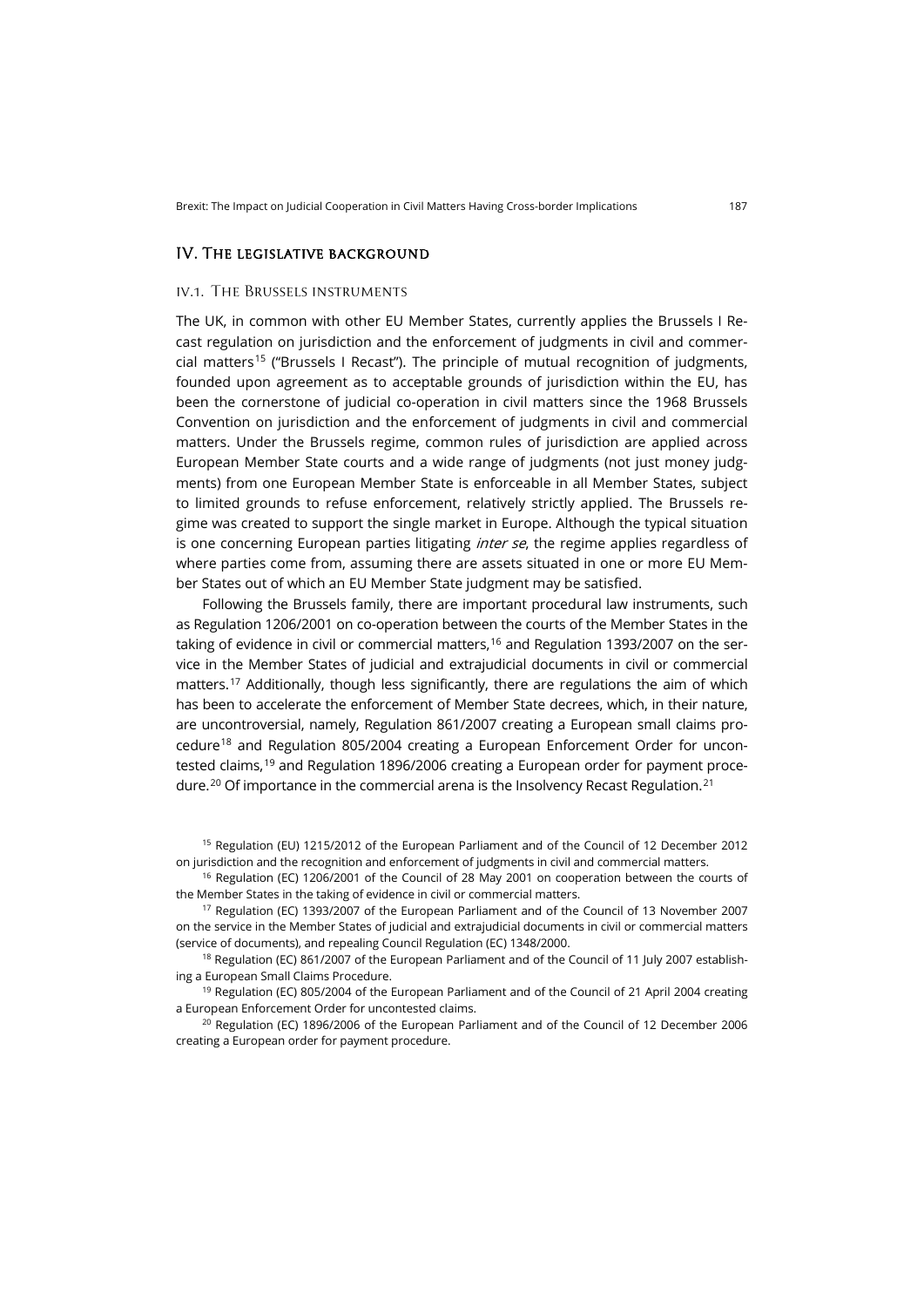Echoing the commercial agenda, since 2001, there has been in place among European Member States of, by virtue of Regulation 1347/2000 on jurisdiction and recognition and enforcement of judgments in matrimonial matters and in matters of parental responsibility for children of both spouses (colloquially known as "Brussels II"), $^{22}$  $^{22}$  $^{22}$  a system of allocation of jurisdiction and decree recognition in matrimonial matters. Brussels II was succeeded rapidly by Council Regulation 2201/2003 concerning jurisdiction and the recognition and enforcement of judgments in matrimonial matters and matters of parental responsibility ("Brussels II  $bis$ "),<sup>[23](#page-5-1)</sup> which came into force on 1<sup>st</sup> March 2005. Brussels II *bis* created a single European instrument securing the free movement of matrimonial judgments and parental responsibility judgments, directly applicable among all European Member States, except Denmark.[24](#page-5-2) Also in family law, Council Regulation 4/2009 on jurisdiction, applicable law, recognition and enforcement of decisions and cooperation in matters relating to maintenance obligations ("the Maintenance Reg-ulation"<sup>25</sup>) has applied in EU Member States, including the UK,<sup>[26](#page-5-4)</sup> since 18 June 2011.

#### iv.2. The Rome instruments

European instruments concerning choice of law fall under the "Rome" patronymic. The most significant instrument in choice of law was the 1980 Rome Convention on the Law Applicable to Contractual Obligations ("Rome I"), now replaced by the Rome I Regula-tion.<sup>[27](#page-5-5)</sup> This Regulation, in combination with the Rome II Regulation<sup>[28](#page-5-6)</sup> (concerning noncontractual obligations arising out of tort, delict, unjust enrichment, negotiorum gestio,

<sup>21</sup> Regulation (EU) 2015/848 of the European Parliament and of the Council of 20 May 2015 on insolvency proceedings (recast).

<span id="page-5-0"></span> $22$  Regulation (EC) 1347/2000 of the Council of 29 May 2000 on jurisdiction and the recognition and enforcement of judgments in matrimonial matters and in matters of parental responsibility for children of both spouses.

<span id="page-5-1"></span> $^{23}$  Regulation (EC) 2201/2003 of the Council of 27 November 2003 concerning jurisdiction and the recognition and enforcement of judgments in matrimonial matters and matters of parental responsibility, repealing Regulation (EC) 1347/2000 (variously known as BIIa, and BII revised, but referred to hereinafter as "Brussels II bis").

<span id="page-5-2"></span><sup>24</sup> Protocol no. 22 on the position of Denmark, cit., in terms of which Denmark shall not take part in the adoption of proposed measures pursuant to Title V of Part Three of the TFEU.

<span id="page-5-3"></span><sup>25</sup> Regulation (EC) 4/2009 of the Council of 18 December 2008 on jurisdiction, applicable law, recognition and enforcement of decisions and cooperation in matters relating to maintenance obligations. See also Commission Implementing Regulation (EU) 2015/228 of 17 February 2015 replacing Annexes I to VII to Council Regulation 4/2009.

<span id="page-5-4"></span> $26$  The UK did not take part in the adoption of the Maintenance Regulation, and therefore at that point was not bound by it, or subject to its application (recital 47). However, in accordance with Art. 4 of Protocol no. 4 on the position of the UK and Ireland, cit., the UK later notified its intention to accept the Regulation.

<span id="page-5-5"></span> $27$  Regulation (EC) 593/2008 of the European Parliament and of the Council of 17 June 2008 on the law applicable to contractual obligations (Rome I).

<span id="page-5-6"></span> $28$  Regulation (EC) 864/2007 of the European Parliament and of the Council of 11 July 2007 on the law applicable to non-contractual obligations (Rome II).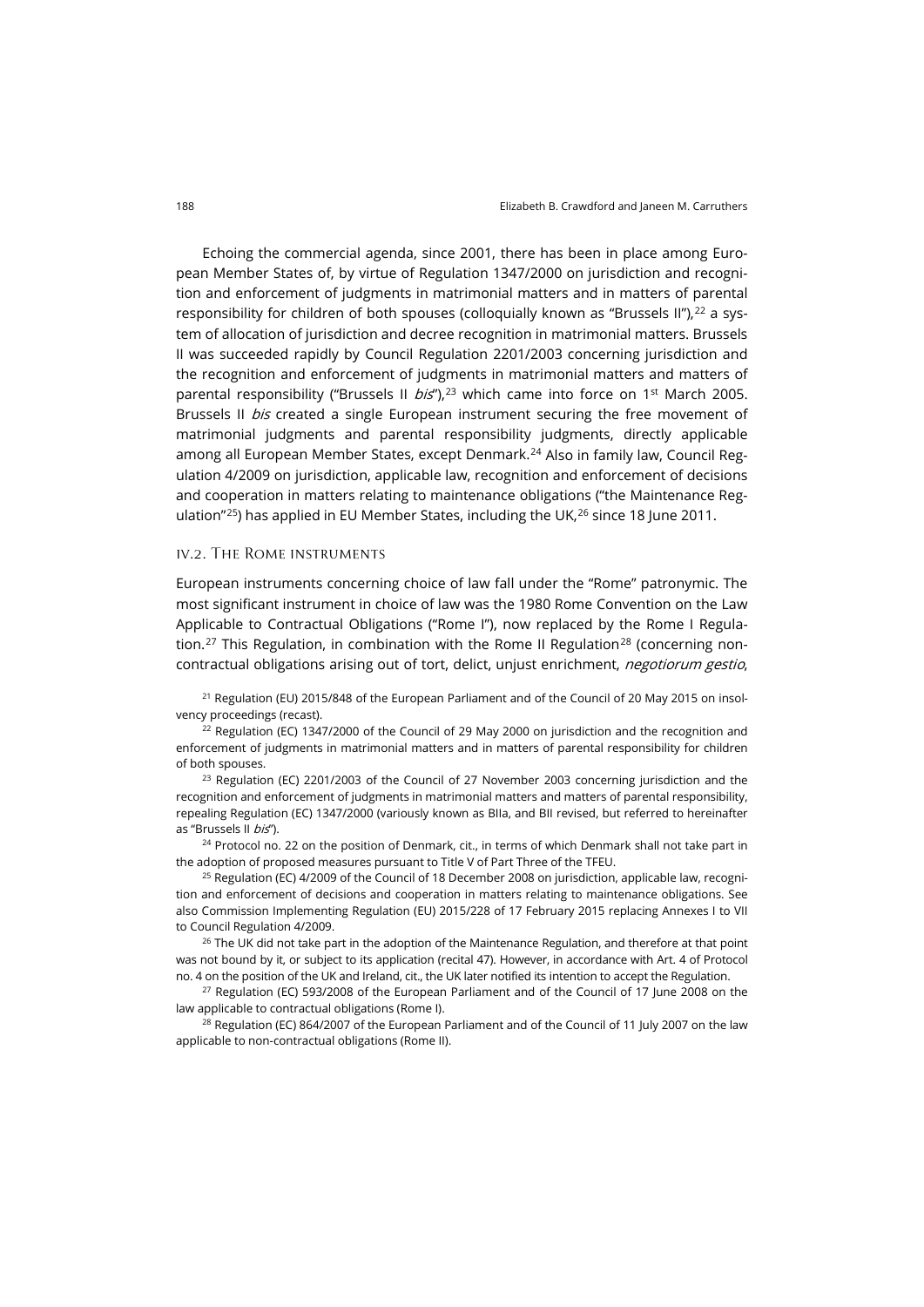and *culpa in contrahendo*), had the effect of putting in place a harmonised set of rules applicable to the great majority of conflict disputes arising in the law of obligations before all EU Member State courts. Harmonised choice of law provisions followed for participating Member States in the area of wills and succession; and by enhanced cooperation in the areas of divorce and legal separation, wills and succession, matrimonial property and the property consequences of registered partnerships.

# V. Brexit

The pressing question is whether or not the UK and UK citizens, upon Brexit, will lose the signal benefits of the harmonisation era. Can any of this complex, useful, interlocking scheme be salvaged once the UK leaves the EU and assumes the character of a Third State?[29](#page-6-0)

## v.1. Brexit: the political background

Many position papers have been published setting out the political standpoint. From the UK Government side, Prime Minister Theresa May's Lancaster House speech of 17 January 2017, set out her plan for the Brexit negotiations, swiftly followed in February 2017 by the UK Government White Paper (The UK's Exit from and New Partnership with the EU). In March 2017, there was published the House of Lords EU Committee, EU Justice Sub-Committee, 17<sup>th</sup> Report of Session 2016-17, *Brexit: Justice for Families, Individuals and Businesses?*,<sup>[30](#page-6-1)</sup> and the House of Commons Justice Committee, 9<sup>th</sup> Report of Session 2016-17, *Implications of Brexit for the Justice System*.<sup>[31](#page-6-2)</sup> Subsequently, upon the triggering of Art. 50 TEU, the Department for Exiting the European Union published a White Paper entitled, *Legislating for the UK's Withdrawal from the EU*,<sup>[32](#page-6-3)</sup> concentrating on the content and nature of the Great Repeal Bill. Significantly, on 13 July 2017, the European Union (Withdrawal) Bill was published (formerly referred to as the [Great] Repeal Bill). In August 2017, the UK Government published Providing a Cross-border Civil Judicial Cooperation Framework: A Future Partnership Paper; and on 22 September 2017, the UK Prime Minister delivered a speech in Florence, entitled UK Government's

<span id="page-6-0"></span> $29$  See, referring to the UK as a "third country", European Commission, Directorate-General Justice and Consumers, Notice to Stakeholders: Withdrawal of the United Kingdom and EU Rules in the field of Civil Justice and Private International Law, 21 November 2017.

<span id="page-6-1"></span><sup>30</sup> House of Lords EU Committee, EU Justice Sub-Committee, 17<sup>th</sup> Report of Session 2016/17, Brexit: Justice for Families, Individuals and Businesses?, 20 March 2017.

<span id="page-6-2"></span><sup>31</sup> House of Commons Justice Committee, 9<sup>th</sup> Report of Session 2016/17, *Implications of Brexit for* the Justice System, 22 March 2017.

<span id="page-6-3"></span><sup>32</sup> UK Government, Department for Exiting the European Union, Legislating for the United Kingdom's Withdrawal from the European Union, 30 March 2017.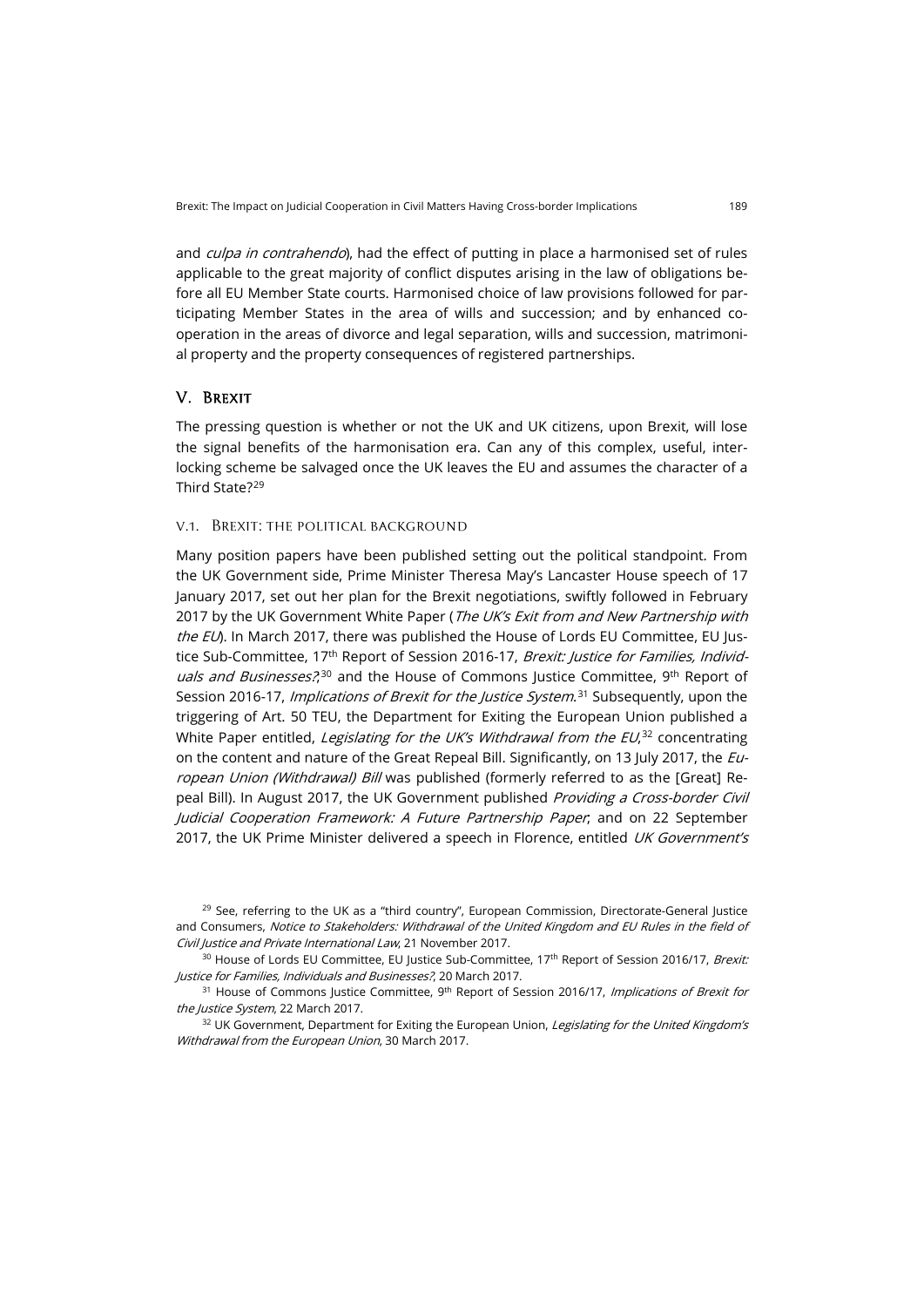*Plan for a New Era of Co-operation & Partnership*.<sup>[33](#page-7-0)</sup> On 1<sup>st</sup> December 2017, the Lord Chancellor and Secretary of State for Justice, The Right Honourable David Lidington MP, wrote to the Chairman of the House of Lords EU Select Committee, with the UK Government's response to that Committee's March 2017, Report on Brexit: Justice for Families, Individuals and Businesses?

On the European side, counterweights by which to gauge the approach of EU27 to the UK withdrawal process and wider negotiations are the European Council's Guidelines following the UK's notification under Art. 50 TEU; $^{34}$  $^{34}$  $^{34}$  the speeches delivered by Michel Barnier, EU Commission Chief Negotiator for the Preparation and Conduct of the Negotiations with the UK on The Conditions for Reaching an Agreement in the Negotia*tions with the UK*,<sup>[35](#page-7-2)</sup> and *The Future of the EU*,<sup>[36](#page-7-3)</sup> and the Position Paper transmitted to EU27 on Judicial Cooperation in Civil and Commercial Matters, dated 28 June 2017. On 21 November 2017, the European Commission (Directorate-General Justice and Consumers) Notice to Stakeholders, regarding the withdrawal of the UK and EU rules in the field of civil justice and private international law, highlighted that from 30 March 2019 the UK will become a "third country". The Commission Notice stated starkly that as of the withdrawal date, the EU rules in the field in question no longer apply to the UK. Specifically, regarding international jurisdiction, the Commission Notice stated,

"the rules on international jurisdiction in EU instruments in the area of civil and commercial law as well as family law no longer apply to judicial proceedings in the United Kingdom and under certain circumstances (in civil and commercial cases where the defendant is domiciled in the United Kingdom) to judicial proceedings in the EU. International jurisdiction will be governed by the national rules of the State in which a court has been seized".<sup>[37](#page-7-4)</sup>

Likewise, with regard to recognition and enforcement, the Commission Notice stated that,

"judgments issued in the United Kingdom are no longer recognised and enforced in EU Member States under the rules of the EU instruments in the area of civil and commercial law as well as family law, and vice versa. Recognition and enforcement of judgments between the United Kingdom and an EU Member State will be governed by the national law of the State in which recognition and enforcement is sought or by international Conven-

<span id="page-7-0"></span>33 T. May, PM's Florence Speech: A New Era of Cooperation and Partnership between the UK and the EU, 22 September 2017.

<span id="page-7-1"></span><sup>34</sup> European Council, Guidelines EUCO XT 20004/17 of 29 April 2017, Special Meeting of the European Council (Art. 50) and European Council, Guidelines EUCO XT 20011/17 of 15 December 2017, *European* Council (Art. 50) meeting.

<span id="page-7-4"></span><span id="page-7-3"></span><span id="page-7-2"></span>35 M. BARNIER, Speech Delivered at the Plenary Session of the European Committee of the Regions, 22 March 2017.

<sup>36</sup> M. BARNIER, Speech Delivered at the Centre for European Reform, 20 November 2017.

<sup>37</sup> European Commission, Directorate-General Justice and Consumers, Notice to Stakeholders, cit.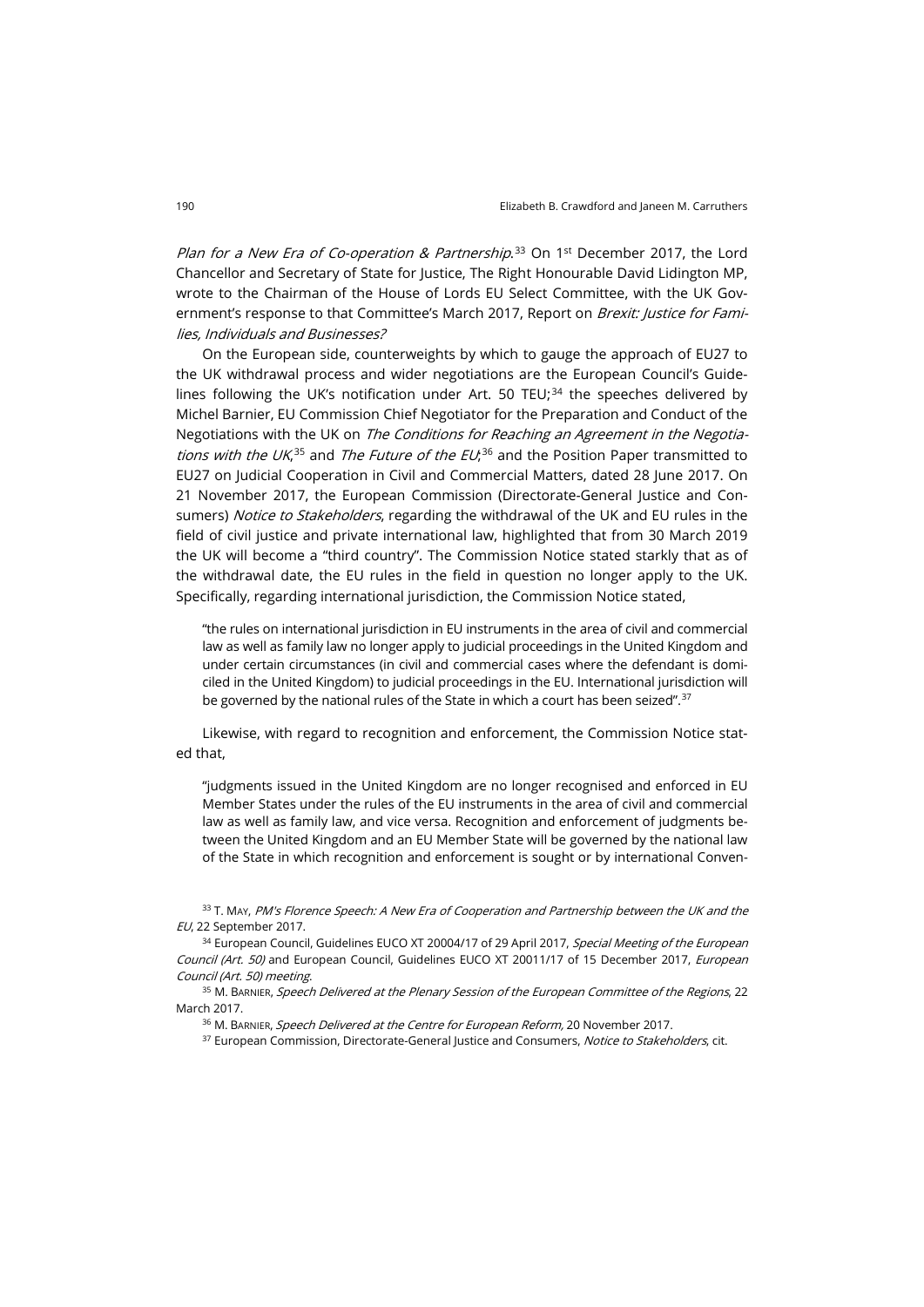tions where both the EU (or EU Member States) and the United Kingdom are contracting parties".[38](#page-8-0)

On 8 December 2017, in a *Joint Report from the Negotiators of the EU and the UK* Government on Progress during Phase 1 of Negotiations under Art. 50 on the UK's Order*ly Withdrawal from the EU*,<sup>[39](#page-8-1)</sup> the negotiators indicated that sufficient progress had been made on Phase 1 to enable moving to Phase 2 – namely, preliminary and preparatory discussions on the framework for a future relationship. Both parties recognised that,

"On cooperation in civil and commercial matters there is a need to provide legal certainty and clarity. There is general consensus between both Parties that Union rules on conflict of laws should continue to apply to contracts before the withdrawal date and noncontractual obligations where an event causing damage occurred before the withdrawal date. There was also agreement to provide legal certainty as to the circumstances under which Union law on jurisdiction, recognition and enforcement of judgements will contin-ue to apply, and that judicial cooperation procedures should be finalised".<sup>[40](#page-8-2)</sup>

While the sum of these papers, UK and EU, offers a veneer of clarity, there is a vast amount of detail yet to be worked out regarding any future relationship between the UK and EU27 on the subject of judicial cooperation in civil and commercial matters.

#### v.2. The European Union (Withdrawal) Bill

One repercussion of the repeal of the European Communities Act 1972 would have been the denuding of legal effect in the UK of European private international law instruments. The same will be true of international agreements concluded by the EU on behalf of Member States, such as the 2007 Lugano Convention on jurisdiction and the recognition and enforcement of judgments in civil and commercial matters, which operates among the European Community and Iceland, Norway, Switzerland and Denmark ("Lugano II Convention"), and the 2005 Hague Convention on Choice of Court Agreements.

However, the UK Government's March 2017 White Paper set out the Government's plan to convert the *acquis* – the body of existing EU law – into British law,<sup>[41](#page-8-3)</sup> with the objective of providing "maximum certainty as we leave the EU. The same rules and laws will apply on the day after exit as on the day before. It will then be for democratically elected representatives in the UK to decide on any changes to that law, after full scruti-

<sup>38</sup> Ibid., pp. 1-2.

<span id="page-8-1"></span><span id="page-8-0"></span><sup>&</sup>lt;sup>39</sup> European Commission, Joint Report from the Negotiators of the EU and the UK Government on Progress during Phase 1 of Negotiations under Art. 50 on the UK's Orderly Withdrawal from the EU, 8 December 2017.

 $40$  Ibid.

<span id="page-8-3"></span><span id="page-8-2"></span><sup>&</sup>lt;sup>41</sup> UK Government, Department for Exiting the European Union, Legislating for the United Kingdom's Withdrawal from the European Union, cit., para. 2.4.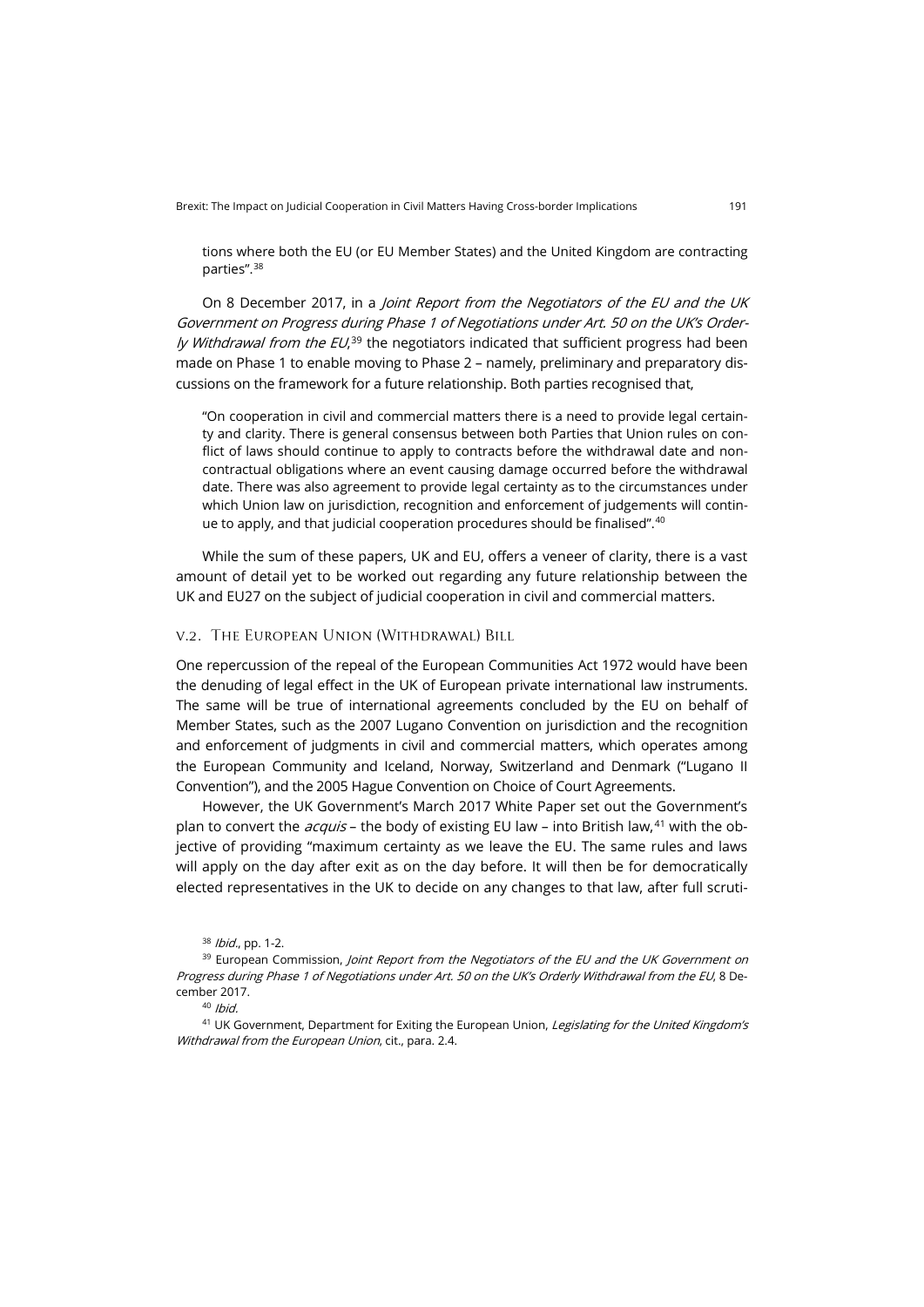ny and proper debate".[42](#page-9-0) The premise is that there will be no void in British law insofar as "domesticated" rules of jurisdiction and judgment recognition, modelled on existing EU Regulations, will apply in UK courts.

Therefore, although, strictly, EU Regulations – in the form at least of EU instruments – will cease to apply in the UK upon UK withdrawal from the EU, the UK Government's express intention is that a *domesticated* version of those very same rules should continue to apply in UK law post-Brexit, in order to avoid any legal vacuum. Explicitly, the UK Government aim is that, as the European Communities Act 1972 is repealed, directly applicable EU laws will be converted into UK law, and that the Withdrawal legislation will "preserve all the laws which have been made in the UK to implement EU obligations".<sup>[43](#page-9-1)</sup> By clause 3 of the European Union (Withdrawal) Bill (entitled Incorporation of direct EU legislation): "(1) Direct EU legislation,<sup>[44](#page-9-2)</sup> so far as operative immediately before exit day, forms part of domestic law on and after exit day".[45](#page-9-3)

## VI. The position of Scotland within the UK in the matter of private international law

Account must be taken of the fundamental constitutional change effected by the Scotland Act 1998 (as amended), as a result of which matters of Scottish civil law fall within the legislative competence of the Scottish Parliament.<sup>[46](#page-9-4)</sup> Section 126(4)(a) interprets the civil law of Scotland as a reference to the general principles of private law, including private international law.[47](#page-9-5)

An Act of the Scottish Parliament is not law insofar as any provision thereof is outside the legislative competence of that Parliament; reserved matters are expressly excluded from its legislative competence. The question whether a provision of an Act of the Scottish Parliament relates to a reserved matter is to be determined by reference to the purpose of the provision, having regard, inter alia, to its effect in all the circum-

 $42$  *Ibid.*, p. 5.

43 UK Parliament, European Union (Withdrawal) Bill, Explanatory Notes, 13 July 2017, para. 23.

<span id="page-9-2"></span><span id="page-9-1"></span><span id="page-9-0"></span>44 Defined in clause 3, para. 2, of UK Parliament, *European Union (Withdrawal) Bill*, cit., as meaning: "(a) any EU regulation, EU decision or EU tertiary legislation, as it has effect in EU law immediately before exit day and so far as – (i) it is not an exempt EU instrument (for which see section 14(1) and Schedule 6), (ii) it is not an EU decision addressed only to a member State other than the United Kingdom, and (iii) its effect is not reproduced in an enactment to which section 2(1) applies".

45 For problems resulting from this strategy, see section VII, below.

<span id="page-9-4"></span><span id="page-9-3"></span><sup>46</sup> Scotland Act 1998 (1998, chapter 46), section 29 (legislative competence) establishes what the Scottish Parliament may not do rather than what it may do. Section 29(2)(b) provides that reserved matters (in respect of which, see section 30, Sch. 5) are outside Scottish Parliamentary competence.

<span id="page-9-5"></span><sup>47</sup> Family Law (Scotland) Act 2006 (2006, Act of the Scottish Parliament 2), section 38 serves as an example of Holyrood utilisation of this competence.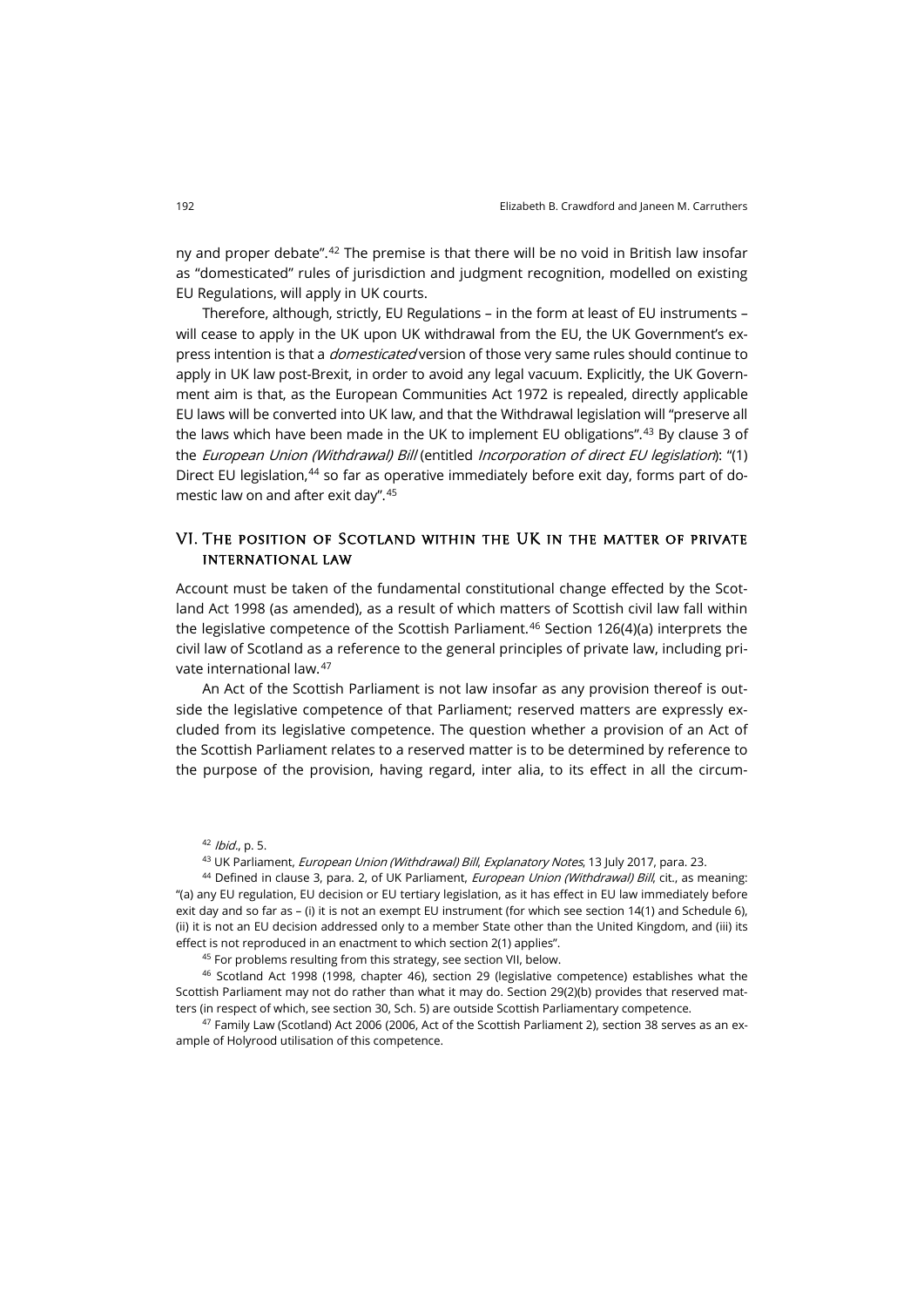stances.[48](#page-10-0) In case of dispute, final adjudication as to characterisation as devolved or re-served is for the UK Supreme Court.<sup>[49](#page-10-1)</sup>

Although international private law generally is a devolved matter falling within the legislative competence of the Scottish Parliament, the private international law aspects of reserved matters likewise are reserved.[50](#page-10-2)

By constitutional convention, it is possible for the UK Parliament, with consent of the Scottish Parliament, by legislative consent motion (previously a "Sewel motion") to legislate for Scotland in devolved matters.

In the context of the conflict of laws, particularly in family law, there may be perceivable benefits from having the UK Parliament legislate for the entire UK, thus lessening the likelihood of intra-UK conflict of laws problems. The resultant legislation may contain separate provision for each legal system within the UK, but, if that is the case, Parliament strives to ensure that the legislation demonstrates internal UK coherence.<sup>[51](#page-10-3)</sup>

In terms of section 57 of the Scotland Act 1998 ("EU law and Convention rights"), despite the transfer to the Scottish Ministers of functions in relation to implementing obligations under EU law, any function of a Minister of the Crown in relation to any matter shall continue to be exercisable by him as regards Scotland for the purposes of section 2(2) of the European Communities Act 1972. In this context, therefore, there is "shared power" between Scottish and UK Ministers. Furthermore, Schedule 5, Part 1, para. 7 of the 1998 Act reserves foreign affairs, including relations with the European Union, but excepting implementation of international obligations, obligations under the Human Rights Convention and obligations under EU law.[52](#page-10-4)

## vi.1. The European Union (Withdrawal) Bill and the Scottish devolution **SETTLEMENT**

The March 2017 White Paper indicates that, in parallel with the withdrawal negotiations, the UK Government will undertake discussions with the devolved administrations "to identify where common frameworks need to be retained in the future, what these

<sup>48</sup> Scotland Act 1998, section 29(3).

<sup>49</sup> Ibid., section 33.

<span id="page-10-2"></span><span id="page-10-1"></span><span id="page-10-0"></span>50 Ibid., section 29(4)(b). For example, international private law rules concerning intellectual property are reserved.

<span id="page-10-3"></span><sup>51</sup> By way of example, the Civil Partnership Act 2004 (2004, chapter 33), which affects reserved matters as well as devolved matters, was referred to Westminster by means of a Sewel motion. The Act, however, makes bespoke provision for the different legal systems within the UK. Compare the (predevolution) Matrimonial and Family Proceedings Act 1984 (1984, chapter 42), Part 3 (England) and Part 4 (Scotland).

<span id="page-10-4"></span><sup>52</sup> Separate secondary implementing legislation frequently is required for Scotland and England, respectively, in respect of EU Regulations.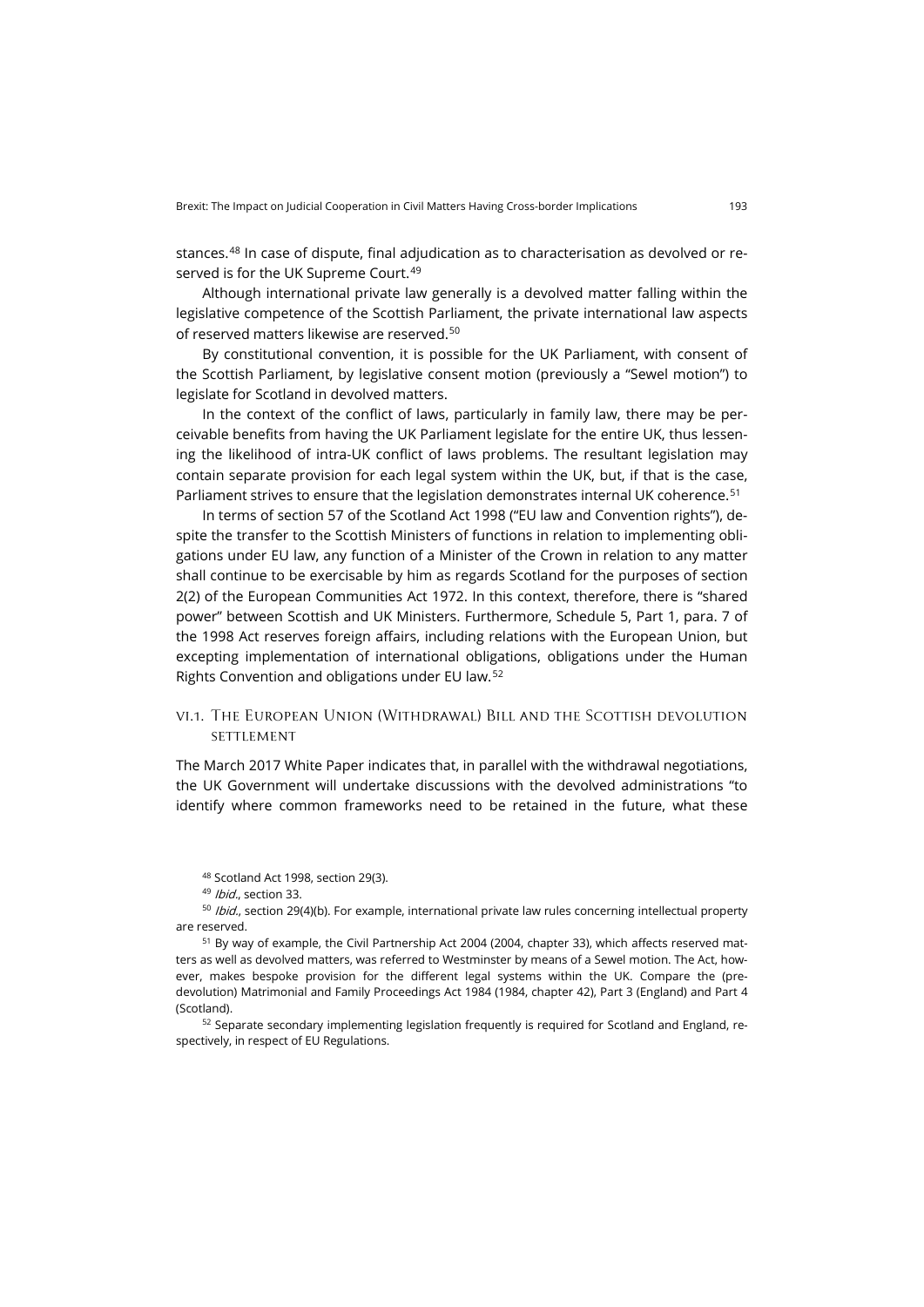should be, and where common frameworks covering the UK are not necessary".[53](#page-11-0) The Government's expectation is that the outcome of the Brexit process will deliver increased decision-making power to the devolved administrations. In particular, where a matter is devolved, the repatriation of powers will deliver to the devolved administrations the power to amend the law governing such matters where, after Brexit, an una-mended law no longer would operate appropriately.<sup>[54](#page-11-1)</sup> This anticipated enlargement of powers could open up the possibility of increased divergence between the private international law of England and Wales, on the one hand, and that of Scotland, on the other. Marked divergence among the private international law rules of the legal systems of the UK – i.e. Scottish rules of private international law concerning (devolved) Scottish civil law differing from English rules – would be capable of destabilising the situation which currently obtains in conflict of laws matters *within* the UK, and the authors hope that the devolved administration in Scotland will not act so as to introduce significantly different measures than pertain under Westminster legislation.

Since, by Part 5, para. 7(1) of the Scotland Act 1998, international relations, including relations with territories outside the UK, the European Union (and their institutions) and other international organisations, regulation of international trade, and international development assistance and co-operation will continue (in the absence of amending legislation) to be reserved matters, any "international relation" or "international cooperation" will be conducted, post-Brexit or in anticipation of Brexit, by the UK Government, albeit, it is hoped, fully informed by due consultation with interested parties/stakeholders as to the positions prevailing in the legal systems of the devolved administrations. While implementation of international obligations will continue to be a devolved matter, the post-Brexit negotiation and drafting of any agreement to operate between one or more legal systems of the UK and EU27 will remain a reserved matter.

## VII. The prospective regime: what should be the UK's aim?

The current European harmonised system operates to the great mutual benefit of the UK and the other EU Member States, there being not only 1.2 million UK citizens living elsewhere in the EU, but also 3 million EU citizens living in the UK. The Brussels regime offers easy access to UK courts (which is good for the British legal services market), and portability of judgments across Europe. It would be legally expedient from UK and EU27 perspectives to seek to retain a reciprocal system which ensures virtually automatic

<span id="page-11-0"></span><sup>53</sup> UK Government, Department for Exiting the European Union, Legislating for the United Kingdom's Withdrawal from the European Union, cit., para. 4.4. See, subsequently, The Queen's Speech and Associated Background Briefing on the Occasion of the Opening of Parliament on Wednesday 21 June 2017, Her Majesty's Most Gracious Speech to Both Houses of Parliament, 21 June 2017[, www.gov.uk,](http://www.gov.uk/government/topical-events/queens-speech-2017) pp. 11, 17-18.

<span id="page-11-1"></span><sup>54</sup> UK Government, Department for Exiting the European Union, Legislating for the United Kingdom's Withdrawal from the European Union, cit., para. 4.8.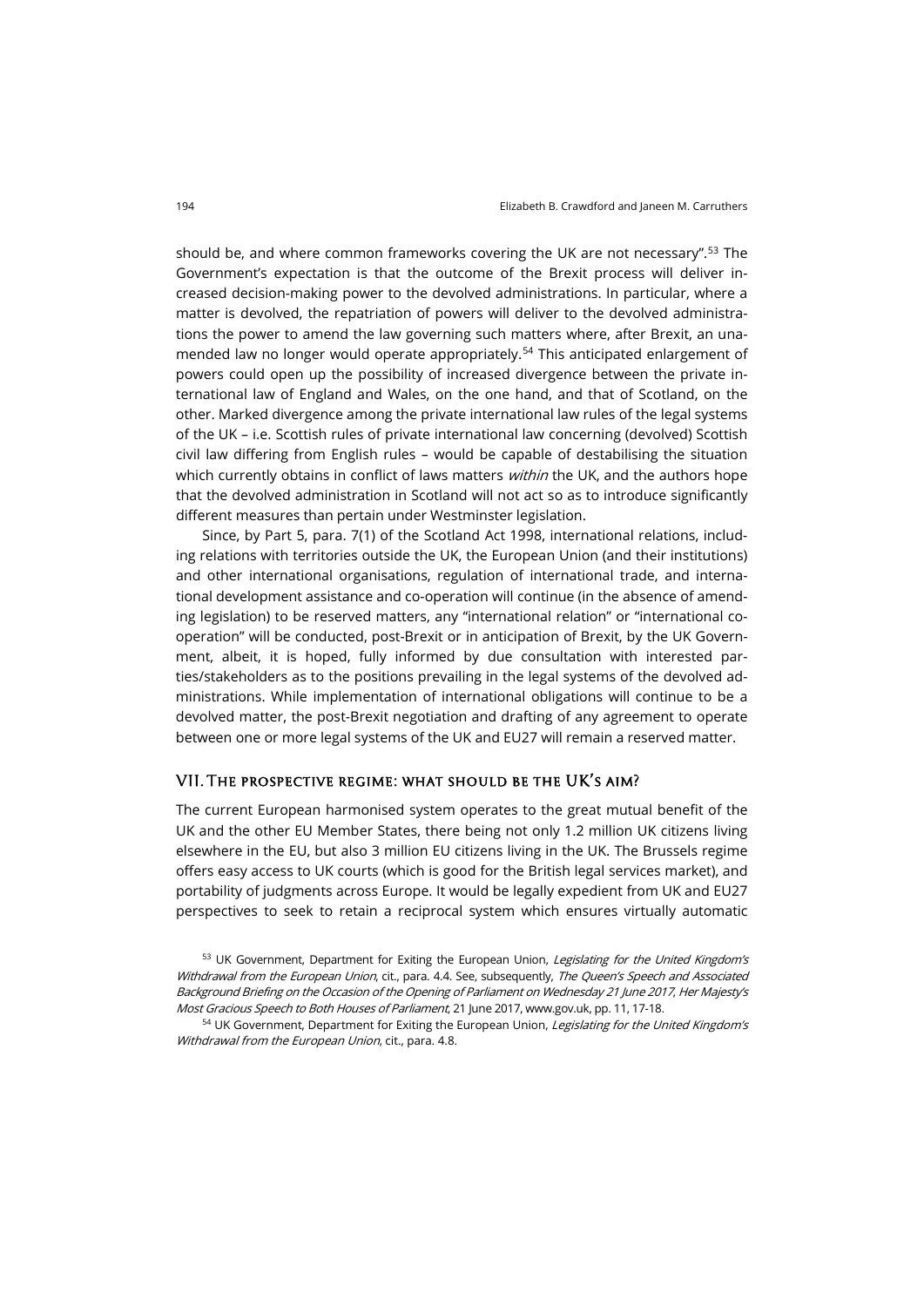recognition of judgments across the EU. Enforcing a UK judgment in an EU Member State without the benefits of the current regime inevitably would take longer and cost more than it does currently; the same is likely to be true in reverse. Whilst many disputes do not proceed to trial on the merits, and there may be no resultant judgment to have recognised and enforced abroad, the prospect and/or reality of portability is important and valuable for all litigants.

While there are long-established mechanisms in the UK, common law and statutory, enabling enforcement of non-EU judgments in the UK, the rules are more cumbersome and restrictive, and slower, than those currently in place under the EU regime.

From the UK perspective, adequate, "fit for purpose" international private law rules must be available immediately post-Brexit to deal with jurisdiction allocation and judgment recognition and enforcement in civil and commercial matters, and in family law also. It is highly questionable whether the UK Government's strategy of converting  $all$  existing EU regulations into "domestic" versions thereof is realistic. Two particular problems arise.

#### vii.1.Unilateralism

Insofar as European instruments create unilateral obligations, it is meaningful to say that the *acquis* can be converted successfully into domestic law. Reciprocity is not necessary for the operation of certain private law instruments, such as the Rome I and Rome II Regulations on choice of law concerning the law of obligations. With regard to such instruments, the UK can act unilaterally since the agreement of other Member States or European institutions is not required in order to adopt the terms of such instruments autonomously into British law, or to operate them. As matters stand, interpretation in future would become a local matter, ultimately for the UK Supreme Court, which, it seems would honour historic CJEU decisions.<sup>[55](#page-12-0)</sup>

However, with regard to bilateral or reciprocal international private law measures, it is meaningless, indeed delusional, to say that the UK will convert the *acquis* into British law. Unilateral conversion cannot bring about the required reciprocity or mutuality, which lies at the heart of the Brussels and Lugano regimes. While courts in the UK might be prepared, through operation of Arts 36 and 39 of Brussels I Recast (or a domesticated, EU-derived version applicable per the European Union [Withdrawal] Bill), to recognise and enforce, e.g., a French judgment, there would be no obligation on, nor authority for, a French court to reciprocate vis-à-vis a British decree.

<span id="page-12-0"></span> $55$  *Ibid.*, para. 2.14: "To maximise certainty [...] the Bill will provide that any question as to the meaning of EU-derived law will be determined in the UK courts by reference to the CJEU's case law as it exists on the day we leave the EU. Everyone will have been operating on the basis that the law means what the CJEU has already determined it does, and any other starting point would be to change the law". See section VIII.1, below.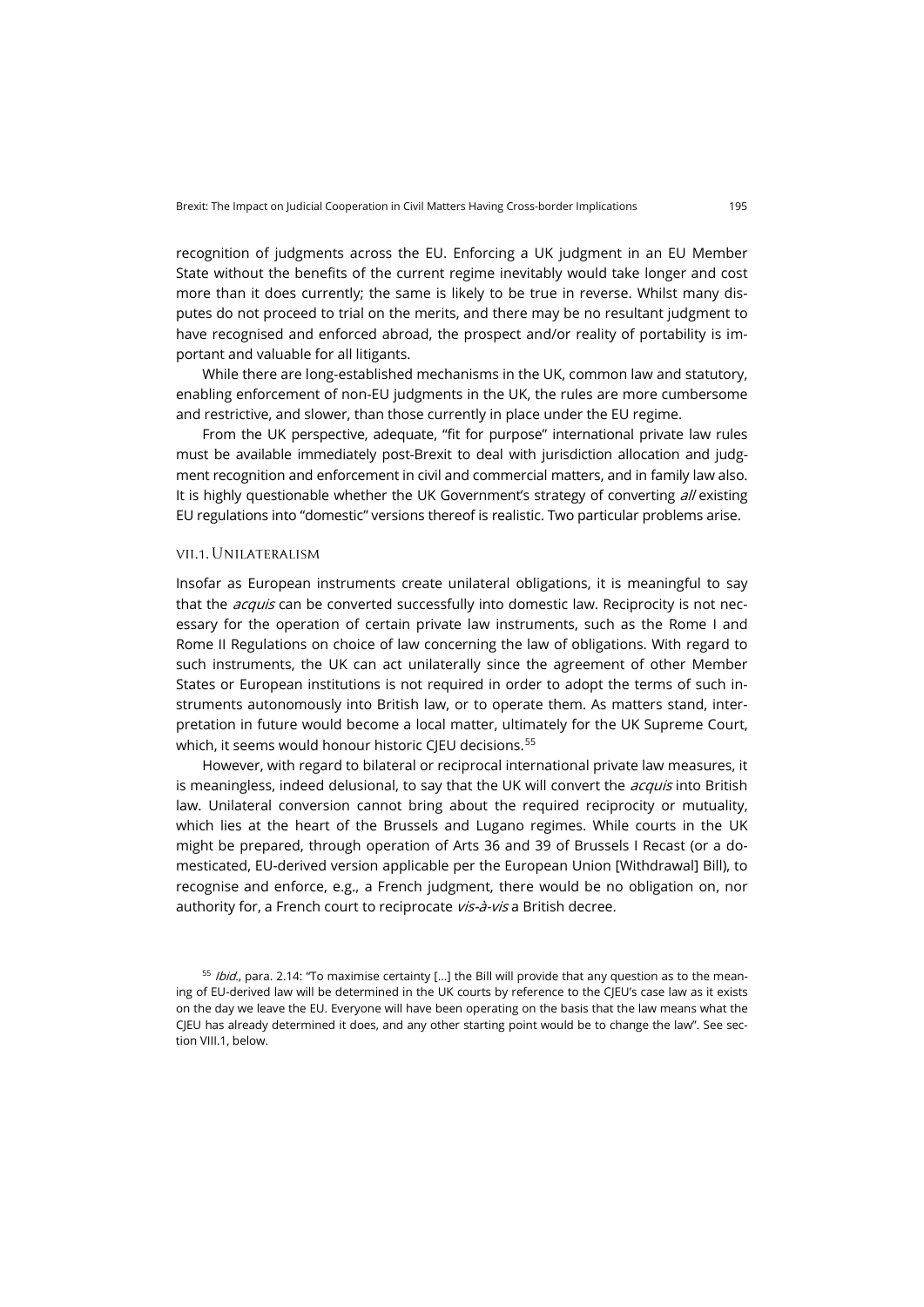The Brussels rules, in the main, are couched in the language of "other Member State", and without express agreement between the UK and EU27, a court in an EU27 Member State in which litigation has been raised will be unable, post-Brexit, to apply, for example, the *lis pendens* provisions in Arts 29-32 of the Recast regulation to conflicting proceedings in the UK (i.e. the priority of process rule which operates where two sets of proceedings are initiated on the same or related matter in the courts of more than one Member State). EU Member State courts, faced with conflicting proceedings in a UK court, will be required to treat the UK as a Third State,<sup>[56](#page-13-0)</sup> subject, therefore, to the provisions contained in Arts 33 and 34 of Brussels I Recast. Likewise, courts in another Member State will be unable, post-Brexit, to apply the provisions in Chapter III of the Recast regulation to the recognition and enforcement of UK judgments.

The European Union (Withdrawal) Bill *cannot* deliver reciprocity with regard to Brussels I Recast or any other regulation based upon mutuality.

#### vii.2. Divergence

The second problem that springs to mind from the UK Government's proposed strategy of converting directly-applicable EU law into domestic law is that EU law will continue to develop, and change from time to time, as interpreted by the CJEU and EU national courts, whereas, after Brexit, interpretation of the scope and content of the rules as translated into UK law will be a matter for the UK Supreme Court and British courts lower in the hierarchy. Over time, diverging interpretations of the "same" body of rules will emerge as between the UK and the rest of Europe, meaning that the identity of forum in any crossborder civil and commercial or family law dispute will take on a new significance.

If, for example, in family law, the UK applies a domesticated version of Brussels II  $b$ is and the Maintenance Regulation, how far and how quickly will the UK version of these instruments diverge from those applied and interpreted among EU27? Divergence, over time, will make a "look-a-like" BII bis or a "look-a-like" Maintenance Regulation less attractive and less valuable.

Brussels II *bis* is currently undergoing revisal – a process in which the UK, wisely, is participating - with the result expected in 2019. In due course, BII bis will be replaced by a Recast instrument. If the Recast Regulation should come into force before the UK's withdrawal from the EU, it  $will$  apply in the UK, as it will apply in the other EU Member States, up until the point of UK withdrawal. More likely, however, the Recast Regulation will come into force *after* the March 2019 withdrawal. That being so, on the "domesticated legislation" strategy, the UK will convert Brussels II bis into domestic law, and continue to apply it, even after the rest of Europe is transposed to the Brussels II bis Recast

<span id="page-13-0"></span><sup>56</sup> As stated in section V.1 above, the European Commission, Directorate-General Justice and Consumers, Notice to Stakeholders, cit., advises that as of the Withdrawal date, the EU rules in the field of civil justice and private international law will no longer apply to the United Kingdom.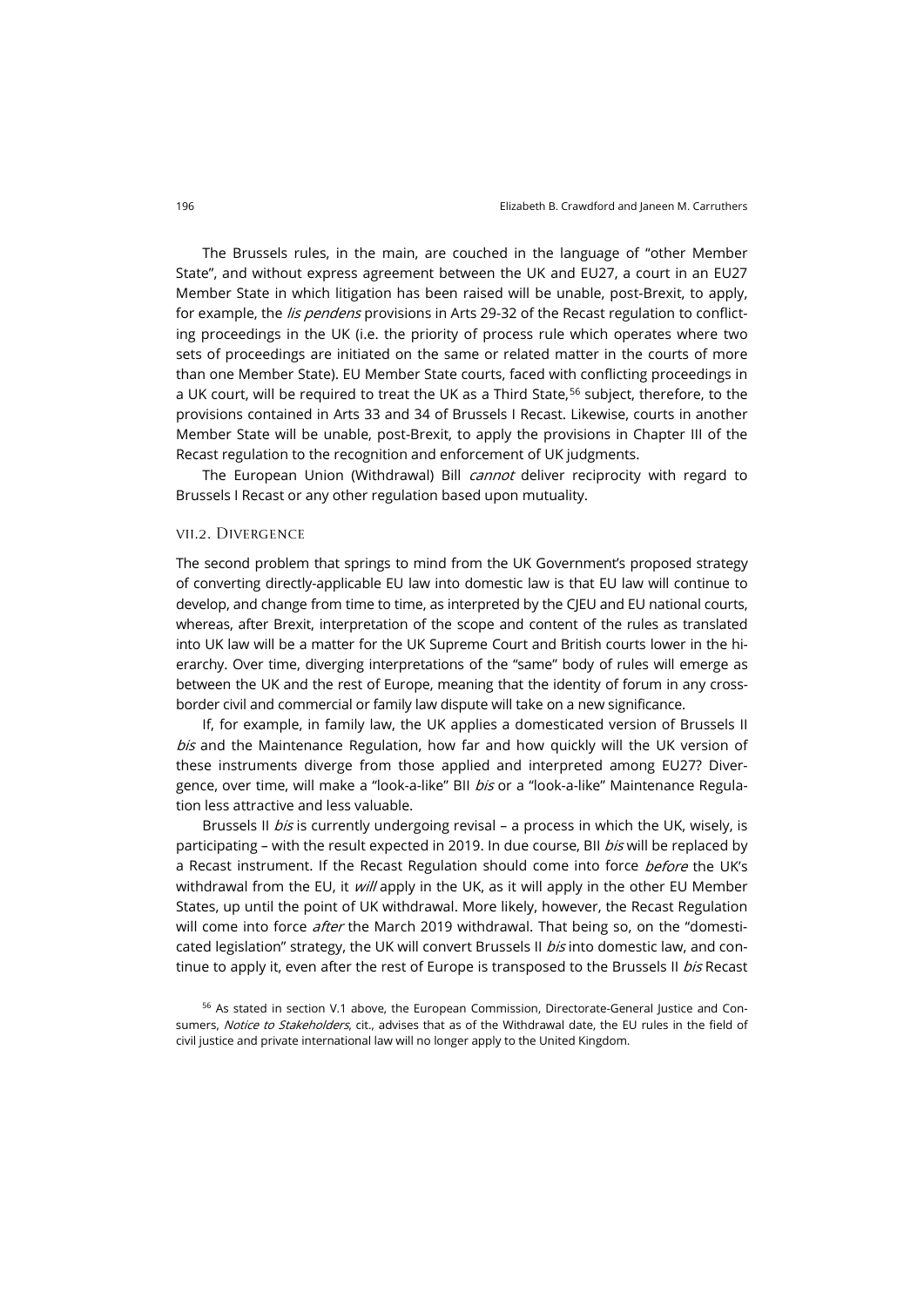regime. Choosing to apply "old" EU law is a very undesirable state of affairs, but it would be entirely against the ethos and rationale of Brexit for the UK, post-Brexit, unilaterally to incorporate Brussels II bis Recast into UK domestic law.

Even in the apparently more straightforward cases of the Rome I and Rome II Regu-lations, inevitably there will be divergence in application of the instruments.<sup>[57](#page-14-0)</sup>

#### VIII. A possible compromise solution: a bespoke UK/EU27 agreement

The probable deadline for concluding the withdrawal agreement (i.e. disentangling the UK from the EU treaties) is 29 March 2019, but a longer period is likely to be necessary for finalising arrangements for the future relationship, including private international law co-operation (if any), between the UK and the EU. If the short-term solution should be different from the ultimate position, there will be a need for transitional arrangements to regulate matters until the so-called "landing zone" is reached.

It would be prudent for the UK Government to seek to negotiate with EU27 (EU competence meaning that the UK cannot do business with any individual Member State) a bespoke arrangement, namely, a tailor-made UK/EU27 agreement on jurisdiction and the recognition and enforcement of judgments in civil and commercial matters, which is a close copy of the existing Brussels regime. Seeking to secure an agreement parallel to Brussels I Recast (and sibling instruments such as Brussels II *bis*) is the solution favoured by UK parliamentary committees, and is widely supported by subject experts in the UK. There is a strong argument that the UK should seek to negotiate an agreement with EU27 to deal with the suite of EU private international law instruments as a package – albeit the scale of the negotiation task would grow exponentially. However, it must be acknowledged that EU27 may not countenance any such overture by the UK, and that the notion of the UK's seeking some parallel agreement may be optimistic.

If EU27 should prove willing, a suggested blueprint for an agreement in relation to civil and commercial jurisdiction and judgment recognition and enforcement (and, in turn, in relation to family and associated matters) is the Agreement between the European Community and Denmark on jurisdiction and the recognition and enforcement of judgments in civil and commercial matters, which extended as between the EC and Denmark the provisions of the Brussels I Regulation, with certain amendments of a fairly minor nature. Since 2012, Brussels I Recast has applied to relations between the EU and Denmark.

Negotiating a parallel agreement would require unanimity among the remaining EU Member States. Achieving unanimity in the current political climate is anything but a given. However, as noted, reciprocity is in the interests not only of the citizens of the UK,

<span id="page-14-0"></span><sup>57</sup> E.g. in relation to Art. 3, para. 4, Rome I Regulation, and Art. 14, para. 3, Rome II Regulation, both of which preserve in the forum operation of "provisions of Community law". Clearly there may also be divergence in the interpretation of core provisions such as Art. 3, para. 3 and Art. 9, para. 3, Rome I Regulation, and Art. 4, Rome II Regulation.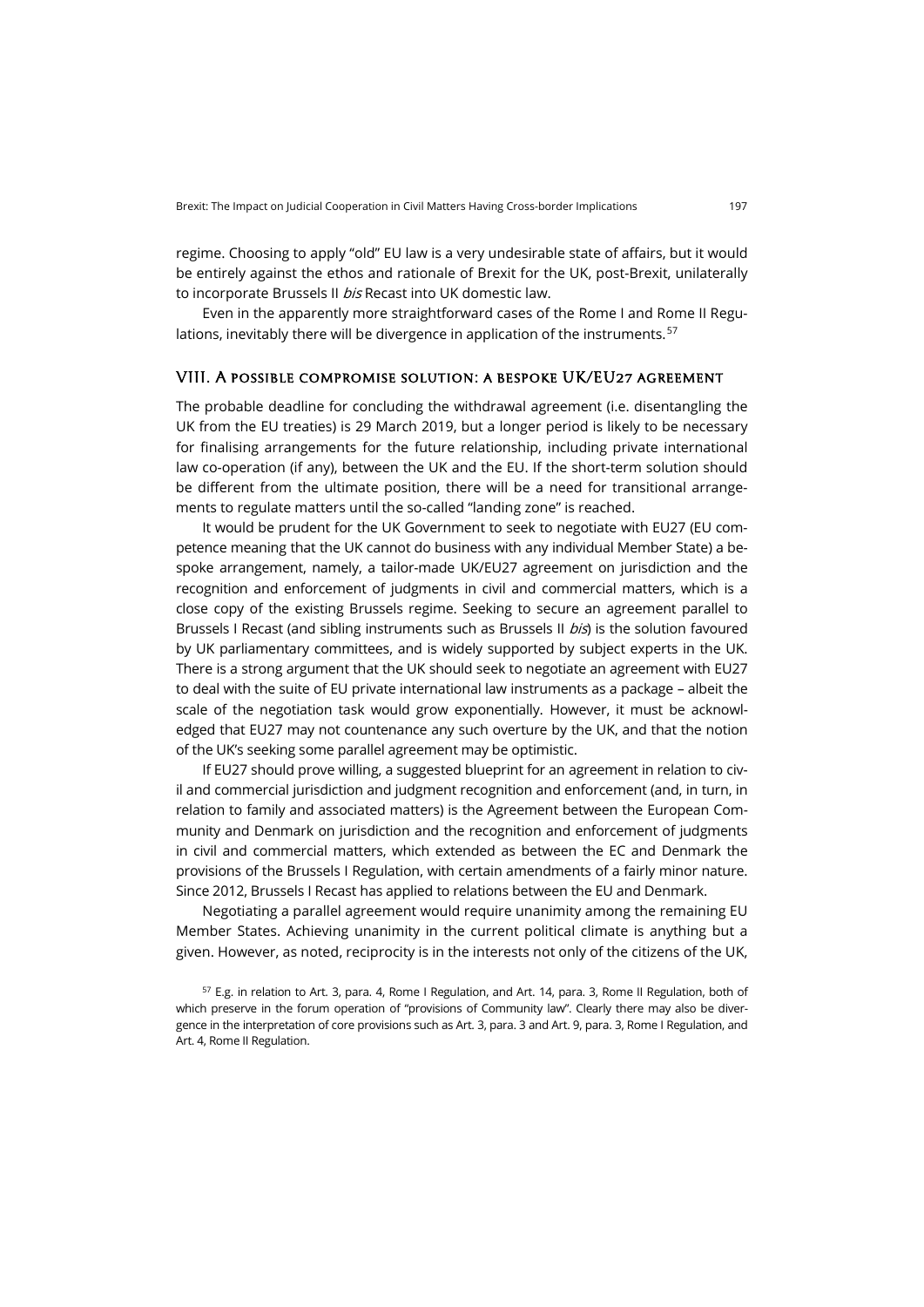but also of all 27 continuing EU Member States. The "Brussels system", or a variant thereof, is the best vehicle by which to offer certainty and predictability to  $d$ //European citizens. The UK could seek to retain some of the benefits of the existing EU regulations, by allowing, on a reciprocal basis, those in the 27 continuing Member States to exercise their "EU" international private law rights in a post-Brexit UK.

### viii.1. The future role and jurisdiction of the CJEU

While securing a bespoke agreement may sound attractive in principle (to the UK Government and UK citizens, at least), marked difficulty is likely to be presented by the fact that the UK Government appears resolved to rid the UK of any continuing obeisance to the jurisdiction of the CJEU. As observed, there is one interesting concession in the March 2017 White Paper, namely that "The [Great Repeal] Bill will provide that historic CJEU case law be given the same binding, or precedent, status in our [UK] courts as decisions of our own Supreme Court".[58](#page-15-0) More contentious would be the future role of the CJEU in respect of any bilateral UK/EU27 treaty. Continuing CJEU jurisdiction in this, or any, area could be deemed to be a cheat on the British electorate, and unacceptable politically to the UK Government. From the perspective of EU27, however, the role of the CJEU may be a political red line; it will be asserted that to be party to a European agreement invariably entails that the CJEU is the court of overarching jurisdiction.

Potentially using an EC/Denmark Agreement model, the UK, under a parallel agreement on jurisdiction and judgment recognition and enforcement, could be required, when interpreting that agreement, (only) to take "due account of" the rulings contained in the case law of the CJEU. This could satisfy the UK political position if the CJEU were to have no mandatory jurisdiction in respect of cases litigated pursuant to a parallel agreement, and if CJEU jurisprudence were to have only persuasive, rather than decisive, effect as far as the UK is concerned. EU Member States and institutions, though weary of the concept of a "special UK position", have already accepted a similar, "diluted" approach in respect of Denmark.

# IX. An alternative possible compromise solution: a Lugano II **TEMPLATE**

If a bespoke UK/EU27 agreement on Brussels I Recast (and related instruments) should prove impossible to achieve – either as a matter of principle, or if, for example, the CJEU jurisdiction point should prove intractable – another option to consider would be the Lugano prototype. Lugano II will cease to have effect in the UK upon Brexit.<sup>[59](#page-15-1)</sup> The UK

<span id="page-15-1"></span><span id="page-15-0"></span><sup>58</sup> UK Government, Department for Exiting the European Union, Legislating for the United Kindgom's Withdrawal from the European Union, cit. para. 2.16.

<sup>59</sup> Art. 216, para. 2, TFEU, and European Communities Act 1972, section 2(1).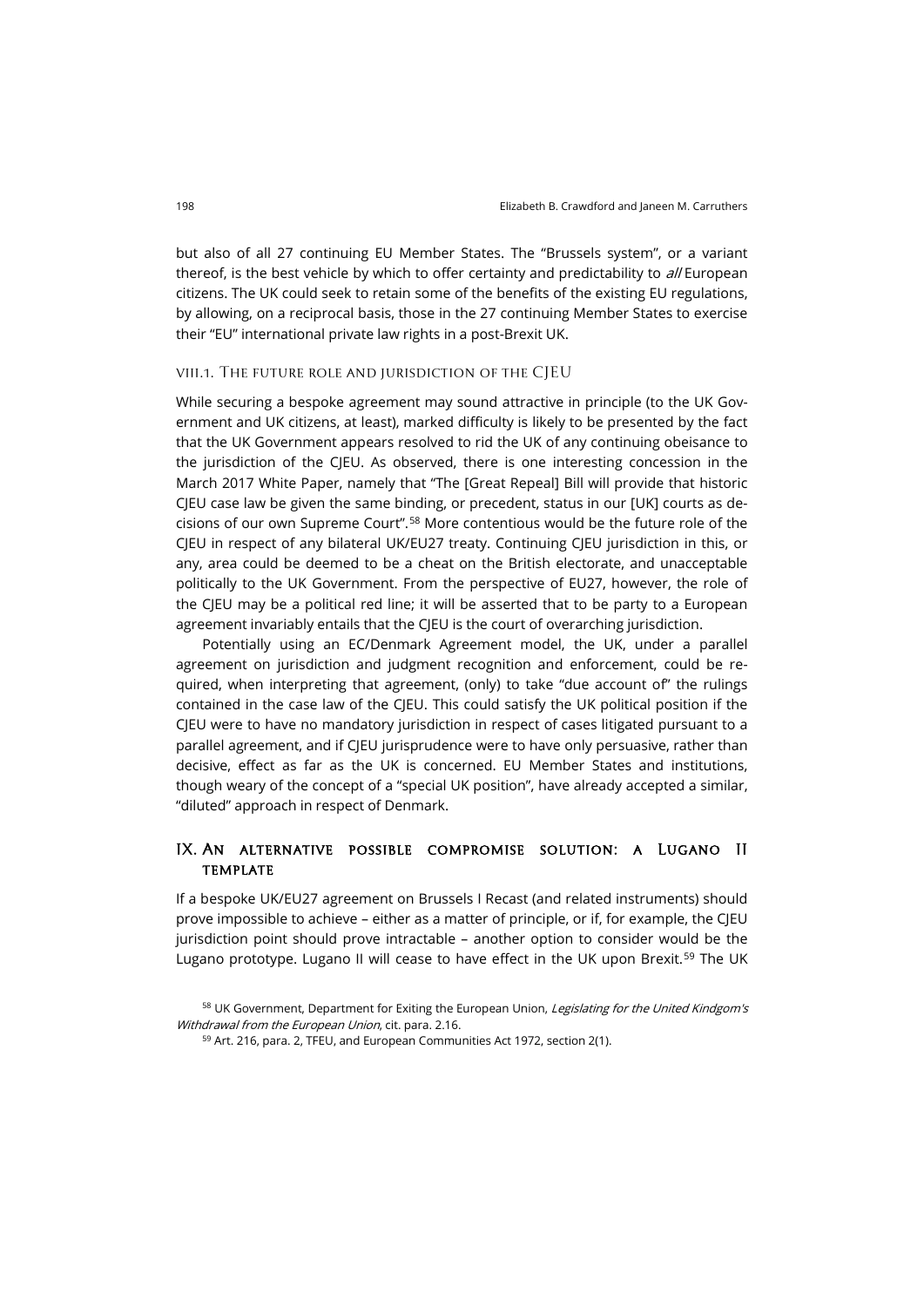could seek to enter into a new treaty with EU27 and the EFTA states to adhere to Lugano II, under the mechanism for Third State accessions. This, of course, would require the consent of all existing Lugano II Contracting States. Existing EFTA states would be unlikely to object, and it is hoped that there would be no objection from the European Commission, on behalf of the 27 continuing Member States.

Undoubtedly, striking agreement in relation to Lugano II would be a second-best option because the UK would lose the improvements hard won through Brussels I Recast. Politically, from the perspective of EU27 at least, the Lugano II model might have more prospect of success than would seeking to secure a bespoke UK/EU27 agreement on jurisdiction and judgment recognition and enforcement. A Lugano II model would entail treating the UK akin to an EFTA state, i.e. as a Third State, rather than akin to an EU Member State.

### ix.1. The role of the CJEU in the Lugano regime

With regard to interpretation of Lugano II, the CJEU will have a continuing role. As a result of Lugano II having become part of Community rules (the Convention having been signed and ratified by the Community, and succeeded to by the European Union), the CJEU has jurisdiction to give interpretative rulings on its provisions upon application by the courts of EU Member States.

The wording in the Lugano II regime is similar to that in the EC/Denmark Agreement, but not identical: Art. 1 of Protocol 2 (on the uniform interpretation of the Convention and on the Standing Committee) requires any court applying and interpreting Lugano II to pay due account to relevant jurisprudence on the Lugano and Brussels instruments, handed down by the CJEU and courts bound by these instruments. Use of the phrase "due account" would afford a measure of discretion to UK courts to decline to follow decisions of the CJEU, and would leave open a window of opportunity – if opportunity it be – for a British court to examine a CJEU decision, but decide to disregard it. From the EU angle, agreeing a "due account" arrangement at least would result in the continued advantage of ongoing access to UK markets.

The EU Justice Sub-Committee of the House of Lords EU Committee has urged the UK Government not to take too rigid a position in relation to CJEU jurisdiction.<sup>[60](#page-16-0)</sup> If the UK Government adheres inflexibly to its stated policy, it will severely constrain the range of adequate, alternative arrangements in the field of civil and commercial jurisdiction and judgment recognition and enforcement.

<span id="page-16-0"></span><sup>&</sup>lt;sup>60</sup> House of Lords EU Committee, EU Justice Sub-Committee, 17<sup>th</sup> Report of Session 2016/17, Brexit: Justice for Families, Individuals and Businesses?, cit., para. 127.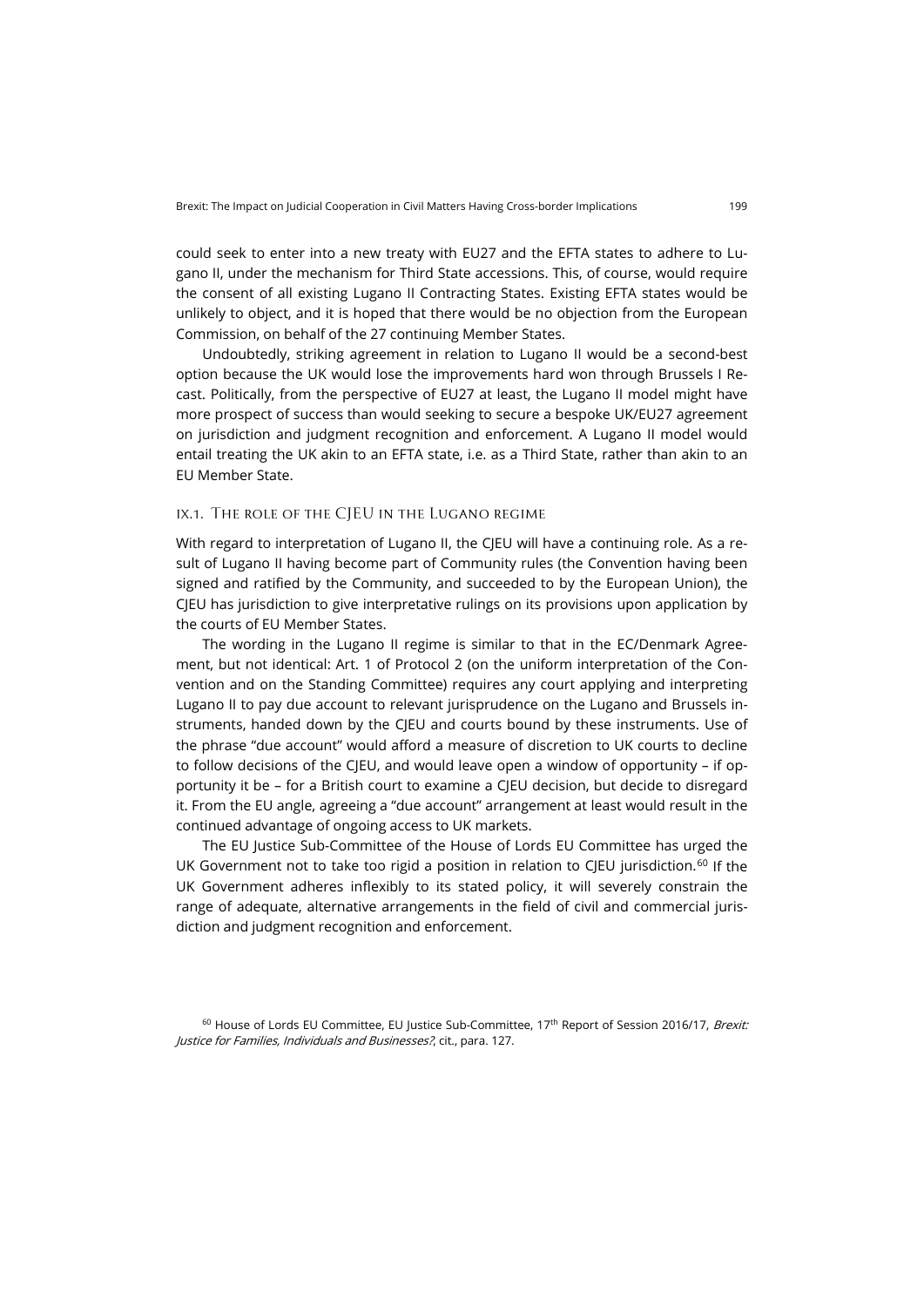## X. Failing UK/EU27 agreement…

The UK Government must face the prospect of possible (some might say probable) failure to negotiate a bespoke UK/EU27 arrangement for the post-Brexit era. Whatever may transpire by way of UK "domesticated" EU legislation, it must be appreciated that any corpus of rules which is intended by the UK Government, naively, to take effect in a reciprocal manner with EU27 will be a pipe dream, and at best having lop-sided effect. Schemes of jurisdiction (notably the problem of conflicting concurrent jurisdiction, solved in the EU schemes principally by a priority of process rule) and rules of recognition and enforcement will be particularly adversely affected.

Courts in the UK, while their inclination in relevant cases might be to draw back to pre-existing national rules of private international law (i.e. those rules currently applicable vis-à-vis non-EU Member States), will need to attempt to operate the "domesticated" rules on a strained basis unless and until corrective legislation is provided.<sup>[61](#page-17-0)</sup>

#### XI. The Hague Conference on Private International Law

On a more positive note, the EU is not the only engine for international law reform. The Hague Conference on Private International Law is an inter-governmental body, founded in 1893, dedicated to the harmonisation of the private international law rules of different legal systems, and the development and service of multilateral legal instruments. In 1955 the Conference was put on a statutory footing. Based in the Netherlands, it has potentially global, not just regional, reach. At the time of writing, it has 82 Members from all continents and one Regional Economic Integration Organisation, namely, the European Union.<sup>62</sup> Its formal remit is as an international forum for the development and implementation of common rules of private international law, to promote international judicial and administrative co-operation in the fields of family law, commercial law, and civil procedure.

Although the EU's membership of the Hague Conference does not supplant the membership of individual EU Member States, shared competence in projects falling within the expanding EU remit means that participation by individual EU Member States in Hague Conference projects is correspondingly inhibited. In future, the UK, being excluded from regional European Union harmonisation measures, may be best advised to participate in international harmonisation initiatives by way of multilateral harmonisation in-

<span id="page-17-0"></span> $61$  One could conjecture in the distant future a legislative outcome whereby English courts will be authorised to exercise discretionary powers in jurisdiction currently available in clearly non-EU cases.

<span id="page-17-1"></span> $62$  On 3<sup>rd</sup> April 2007, the European Community was admitted to membership of the Hague Conference as a Regional Economic Integration Organisation. With the entry into force of the Treaty of Lisbon on 1<sup>st</sup> December 2009, and by Declaration of Succession, the European Union replaced and succeeded the EC as a member of the Conference from that date.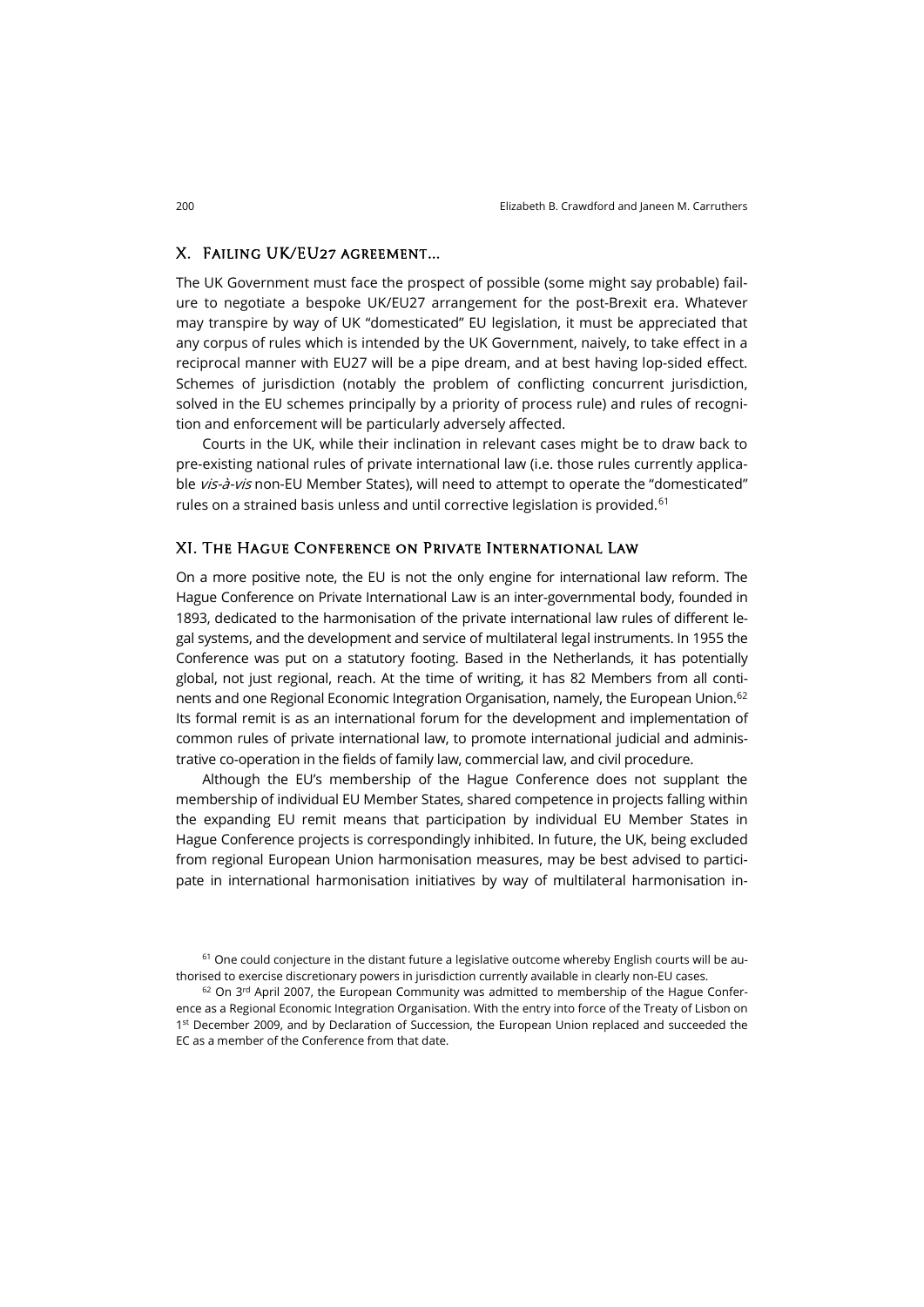struments negotiated at the Hague Conference. The UK, and not the constituent legal sys-tems thereof, is, and post-Brexit will remain.<sup>[63](#page-18-0)</sup> the Hague Conference Contracting State.

In UK law, several fairly recent statutes relating to cross-border child and family law owe their existence, at least in part, to acceptance by the UK of Hague Conventions: principally, the Child Abduction and Custody Act 1985, $64$  and Part II of the Family Law Act 1986, as well as the Wills Act 1963, and the Adults with Incapacity (Scotland) Act 2000.[65](#page-18-2)

Greater complexity will attend those Hague instruments to which the UK is a party only by dint of being a European Member State, i.e. how may the UK extricate itself from the EU bloc and re-present as an individual Contracting State to any one or more Hague convention? By virtue of the UK's status as an EU Member State, the UK is bound by the 1996 Hague Child Protection Convention, upon which Brussels II bis is mod-elled.<sup>[66](#page-18-3)</sup> With regard to maintenance, the UK is bound by the EU Maintenance Regulation and by the 2007 Hague Maintenance Convention. The 2007 Convention was signed by the EU on 6 April 2011 and came into force in EU Member States, including the UK, on 1 August 2014. After Brexit, the UK will require to take steps to remain a party to these conventions by signing and ratifying them. $67$  In order for the UK to continue to have the benefit of such Hague instruments, it will be necessary, after agreement to that end has been struck between the UK and EU27, to ensure that there is no dissent by any other Contracting State which is party to the relevant convention, to the UK's continuing status as a party bound by the instrument. Assuming no dissent, such an agreement could be lodged with the Convention depositary (the Ministry of Foreign Affairs of the Kingdom of the Netherlands). A precedent is provided by the position of Hong Kong and Macao<sup>[68](#page-18-5)</sup> in relation to the 1980 Hague Abduction Convention.<sup>[69](#page-18-6)</sup>

#### <sup>63</sup> Scotland Act 1998, Part 5, para. 7(1).

<span id="page-18-1"></span><span id="page-18-0"></span> $64$  See N. Lowe, What Are the Implications of the Brexit Vote for the Law on International Child Abduction, in Child and Family Law Quarterly, 2017, p. 253.

<span id="page-18-2"></span> $65$  Exceptionally, the UK may sign a Hague Convention on behalf of one constituent legal system only, as happened in relation to the 2000 Hague Convention on International Protection of Adults, simply because there happened to be a suitable act of the Scottish Parliament on the matter in place.

<span id="page-18-3"></span> $66$  Constitutional complications caused by the UK's decision to deem the 1996 Hague Convention an EU Treaty as defined by the European Communities Act 1972 (so as to be able to ratify it without primary legislation) will have to be addressed: repeal of the 1972 Act will necessitate primary legislation to clarify the status of the Convention in domestic law.

<span id="page-18-4"></span> $67$  See generally P. BEAUMONT, Private International Law Concerning Children in the UK after Brexit: Comparing Hague Treaty Law with EU Regulations, in Child and Family Law Quarterly, 2017, p. 213.

<sup>68</sup> See also the position of the Czech Republic and Slovakia after the "velvet revolution" in Czechoslovakia.

<span id="page-18-6"></span><span id="page-18-5"></span> $69$  Agreement having been reached between the UK and the People's Republic of China regarding the continuing operation of the 1980 Convention in Hong Kong and Macao following the UK's 1997 transfer of sovereignty to the People's Republic of China, a note was lodged with the Convention depositary, to the effect that the Convention would continue to apply for Hong Kong and Macao. The Hague Conference website states the date of entry into force of the Convention for Hong Kong as being 1st September 1997, and not the earlier date on which the Convention entered into force in the UK. For Macao the date of entry into force is 1<sup>st</sup> March 1999. The date of entry into force of the Convention is crucial in that, not only